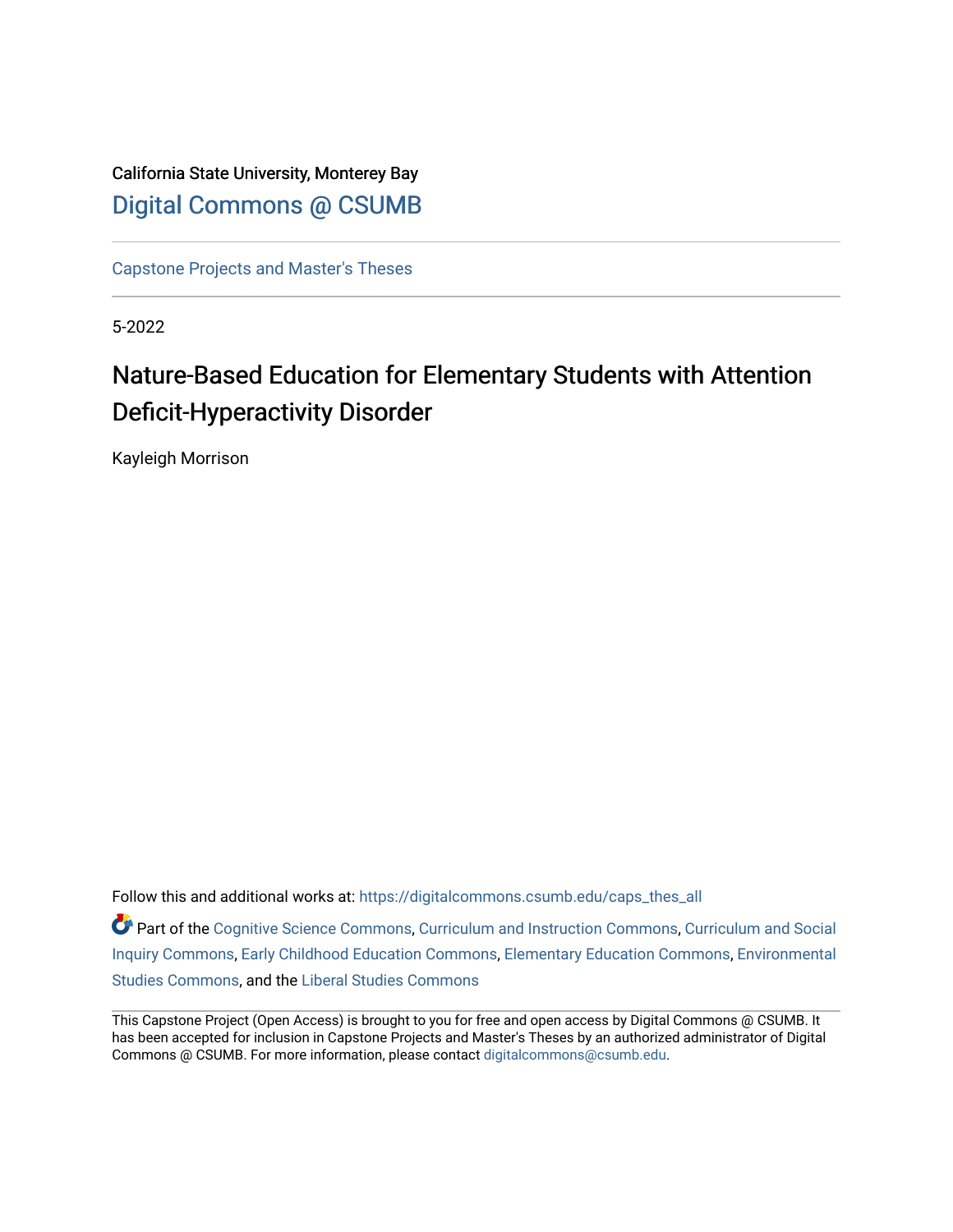# **Nature-Based Education for Elementary School Students with**

# **Attention Deficit Hyperactivity Disorder**

Kayleigh Morrison

LS 400: Liberal Studies Senior Capstone

California State University, Monterey Bay

Dr. Paoze Theo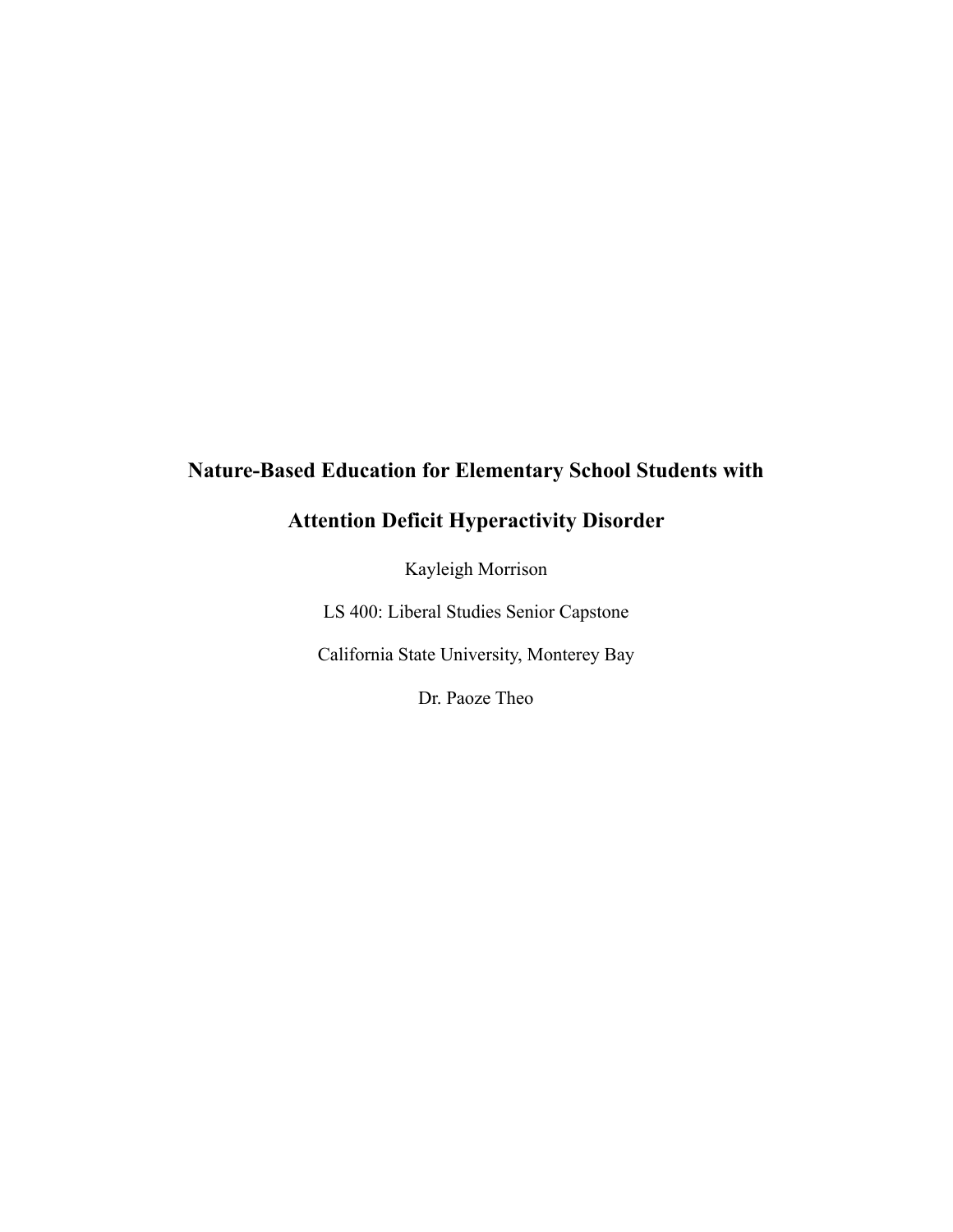## Appendix A

# **Interview Questions for Early Elementary School Teachers**

- 1. Are there any schools that you know of who have implemented a nature-based curriculum for elementary school students? If so, what does that look like?
- 2. According to you, what are the benefits or advantages of implementing nature-based education for elementary school students with attention deficit disorders?
- 3. Are there any disadvantages of implementing nature-based education for elementary school children with attention deficit disorders? If so, what are they?
- 4. What are the state requirements and standards when it comes to nature-based education in elementary school classrooms?
- 5. What are ways in which schools can encourage more outdoor learning in its curriculum to support elementary school children with attention deficit disorders?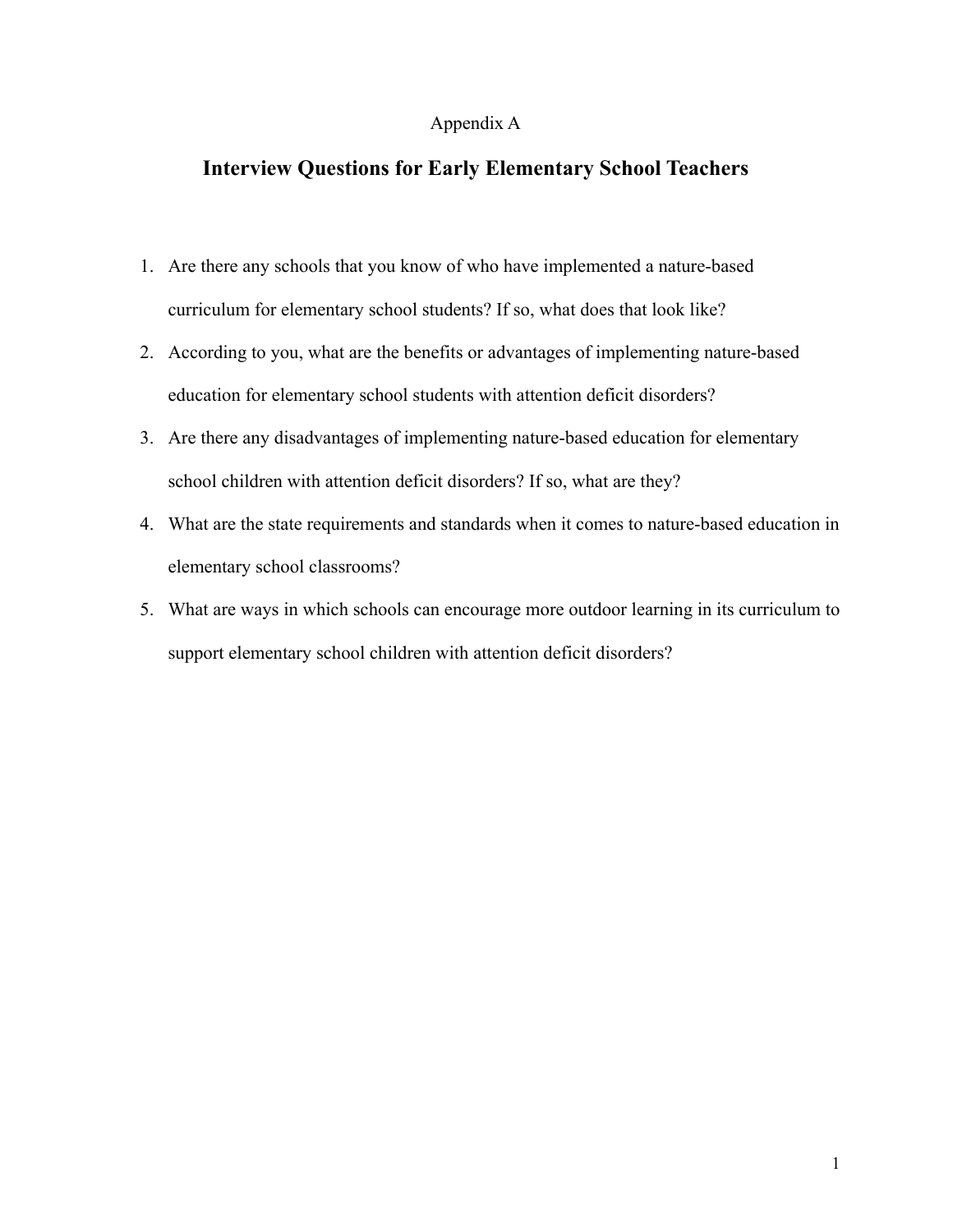# Appendix B

# **Interview Questions for Parents of Children with ADHD**

- 1. At what age was your child diagnosed with ADHD? What presentation do they have?
- 2. What symptoms did your child display at home that led to their ADHD diagnosis? How about in school?
- 3. What methods have you/do you use to assist your child's attention disorder?
- 4. Have you noticed a difference in your child's behavior once they are in an outdoor setting? If so, please explain what you have observed.
- 5. Do you think your child would benefit from a curriculum that is nature-based? Why or why not?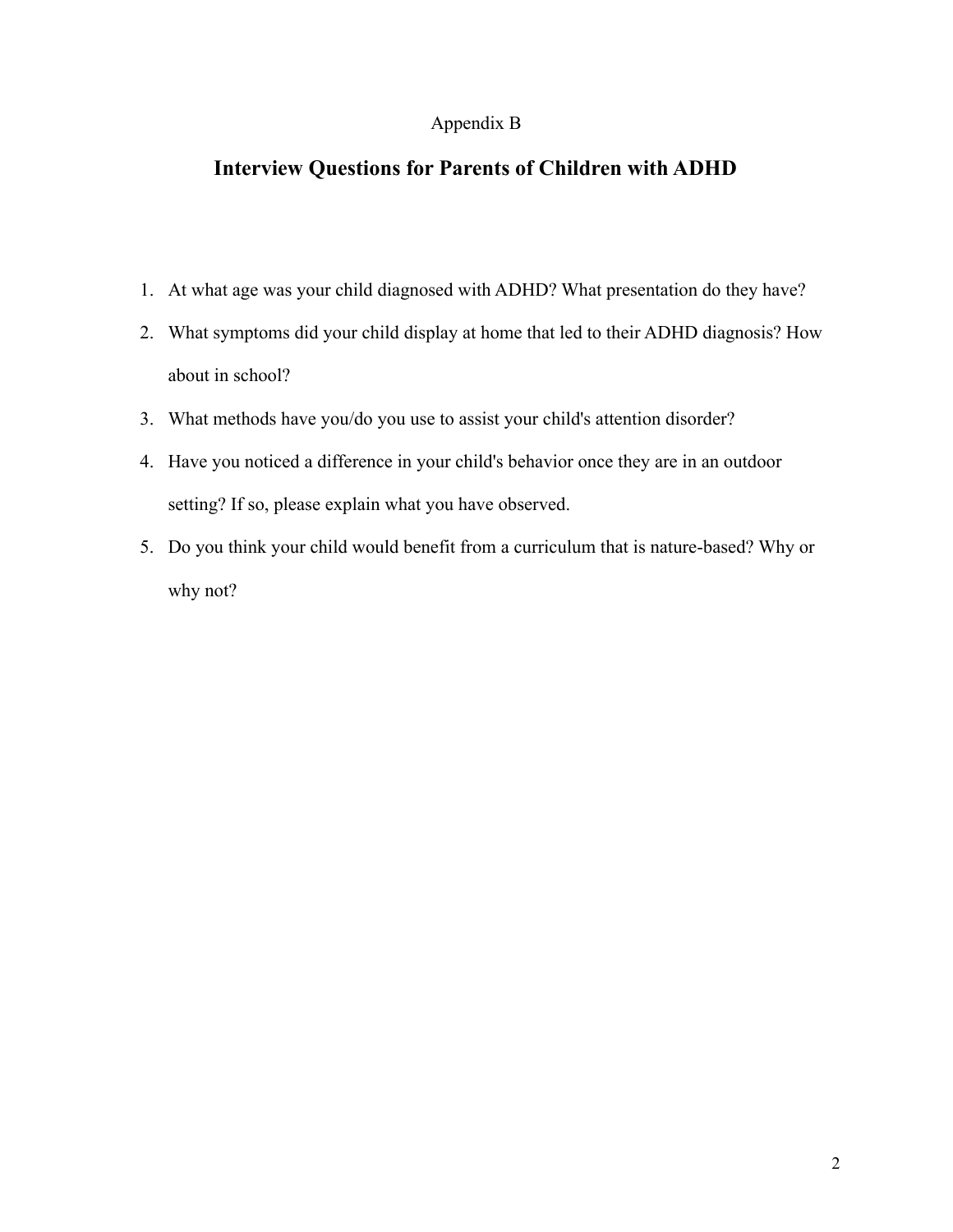#### **Abstract**

There are several advantages to including a nature-based curriculum and outdoor learning into state standards, and the consequences of students who do not have access to outside learning and activities can be severe. The term "Attention Restoration Theory" (ART) was coined by psychology professors Rachel and Stephen Kaplan in 1989 and claims that exposure to nature can improve mental fatigue and concentration. This senior capstone examines Kaplan's Attention Restoration Theory and academic studies rooted in its philosophy as it applies to nature-based curriculum and outdoor learning. There are certain advantages for students who are exposed to a nature-based curriculum and outdoor learning as well as disadvantages for those who do not have access to them. Through literature review and interviews with professionals, the finding revealed that, not only does nature-based learning improve an ADHD student's mood and regulate behavior, it may also improve their concentration on traditional subject materials, which would satisfy curriculum aims derived from the state standards.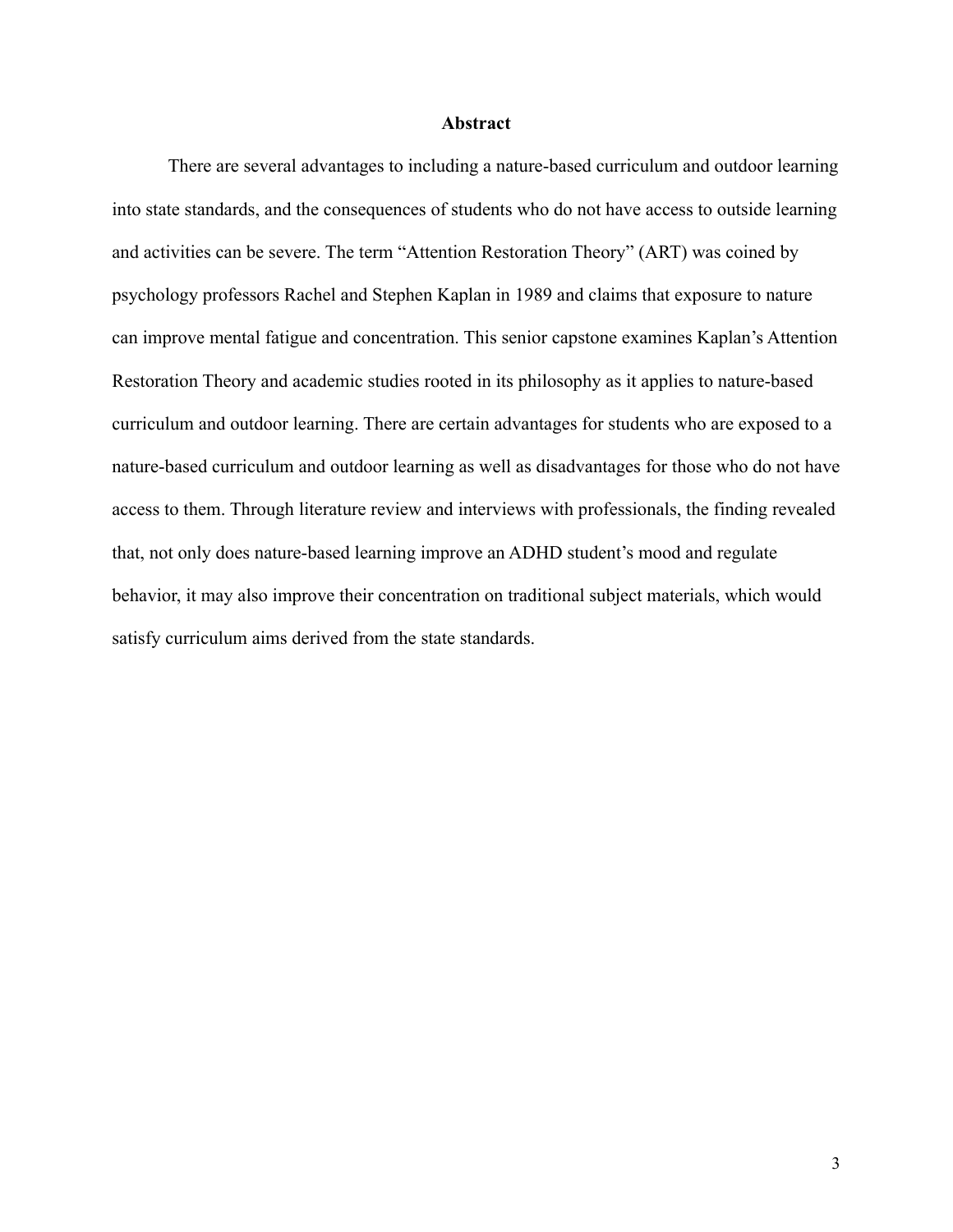#### **Introduction**

Knowledge has been passed down outdoors since time immemorial, but over time we've moved children's education from the outdoors to inside four walls and under fluorescent lights. Opportunities for children to access the natural environment are diminishing; today children are spending less time outside and more time indoors staring at screens. Even our modern environments have reduced the amount of "green spaces", also known as parks, sports fields, woods, lakesides and garden areas, that provide people with recreation opportunities, relaxation, and peace (Barton, 2017). These green spaces are sparse but are known to reduce stress, anxiety and boost mental and physical health. Nature-based education is a growing phenomenon and involves more than just taking kids outside to enjoy these green spaces. It immerses the student in an "all-encompassing learning environment that challenges them to actively observe and engage with the world around them" (Natural Start, 2017). By integrating nature into the curriculum, student's brains are in a relaxed, naturally stimulated place and are able to focus better on traditional subject materials commonly taught inside school walls.

The philosophy of nature-based education is rooted in experiential learning, wherein we learn by doing. With this type of curriculum, learning can take place outside in addition to indoor settings; the goal is not to remove indoor learning entirely, but to serve as an external support for teachers as they navigate a growing number of behavioral issues within classroom walls. This could supplement greatly for the demands that teachers face on a daily basis. If it's true that natural environments can improve our attention, boost our problem-solving skills, increase [positive emotions](https://positivepsychology.com/positive-emotions-list-examples-definition-psychology/) and reduce the impact of stress, it would point in favor of incorporating natural settings into our elementary education systems. As things currently stand, there are not many schools who have implemented a nature-based learning curriculum; they are few and far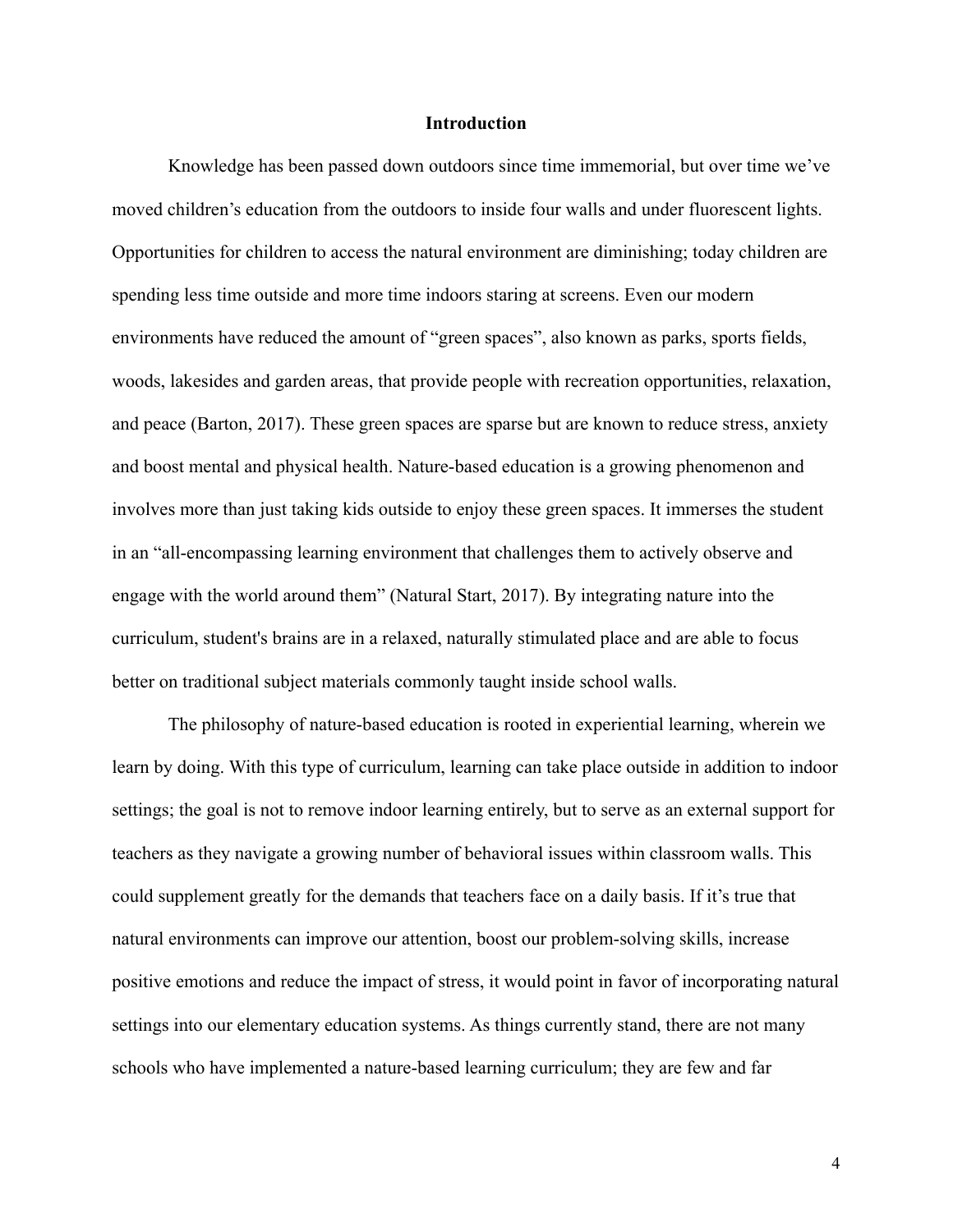between. However, they do exist and it can be possible to incorporate this format of learning into our schools, especially in a place as environmentally diverse as California.

Attention Deficit Hyperactivity Disorder (ADHD) is a common childhood behavioral disorder. It involves a difficulty in focusing, as well as trouble controlling personal behavior. Most children with ADHD start school before they are given a diagnosis. According to the Center for Disease Control and Prevention, an estimated 6.1 million children ages 3 to 17 have been diagnosed with Attention Deficit Hyperactivity Disorder. Although there are accommodations for children with this condition, the lasting effects of an inability to regulate emotions and behavior can cause ADHD children to struggle beyond their school years. Dopamine has a strong neurological effect on the brain of an individual with ADHD (Wise, 2004). This means that movement, physical activity, and novelty are important factors that help support memory, attention, and retaining information in school. This can be difficult for the average elementary educator to address on a day to day basis, especially when they are expected to fit the instructional needs of every other student.

With increasing numbers of attention disorders in young children, the need for nature-based learning is becoming widespread. Attention disorders are common in elementary-age children, but little is understood about the educational adaptations that can be made to enhance their learning capabilities. I recently received a diagnosis of the inattentive presentation of attention deficit disorder, and this inspired me to study further into what this disorder looks like in elementary school children across all presentation types. Because I was diagnosed in my adult years, I had to reflect on my early education experiences as a guide to my work on this research topic. I do not have the disruptive presentation of attention deficit disorder, which is most common, therefore my diagnosis was more subtle and difficult to identify as an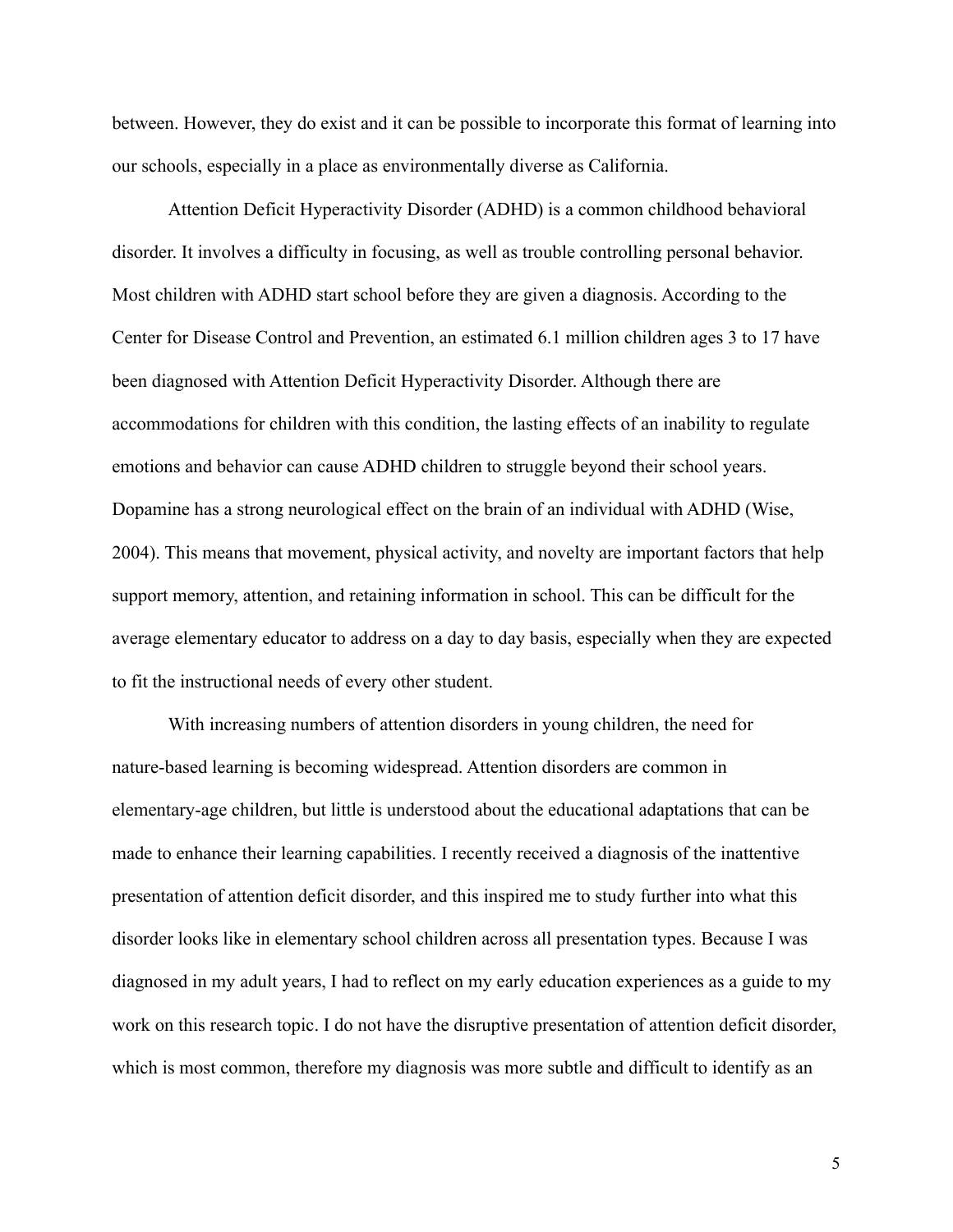adult. This is why I have chosen to focus solely on the hyperactive presentation, as it is much more recognizable.

There are many active studies and theories that can be used to help support the ADHD student when supplemental help cannot be provided. For example, Attention Restoration Theory (ART) has been successfully used as an intervention. This theory suggests that the ability to concentrate may be restored by exposure to natural environments (Kaplan R., Kaplan S. 1989). Children with ADHD who interact regularly in outdoor settings have milder symptoms and less attention fatigue, therefore Attention Restoration can be used as a method of treatment. The theory states that mental fatigue and concentration can be improved by "time spent in, or looking at nature" (Ackerman, 2020). Children with ADHD often struggle in the classroom, which leads to academic difficulties. Nature is often overlooked as a "healing balm for the emotional hardships in a child's life" (Louv, 2008). Nature-based learning is a pedagogical strategy for enhancing learning, increasing school engagement, and improving student health and well-being. However, elementary school administrators have yet to recognize its non-traditional methods of fulfilling curricular goals.

Throughout this paper, I will seek to answer a series of questions regarding the benefits, barriers, opportunities, and methods to applying nature-based learning in elementary schools, particularly in grades K-2. The primary question I propose to answer is: How can nature-based education be used to improve the success and wellbeing of children with Attention Deficit Hyperactivity Disorder? Related questions are: What is nature-based education and what does this entail? How does nature-based education relate to state requirements and Common Core standards? What does research say about the emotional and behavioral benefits of nature-based education programs for elementary school students with attention deficit hyperactivity disorders?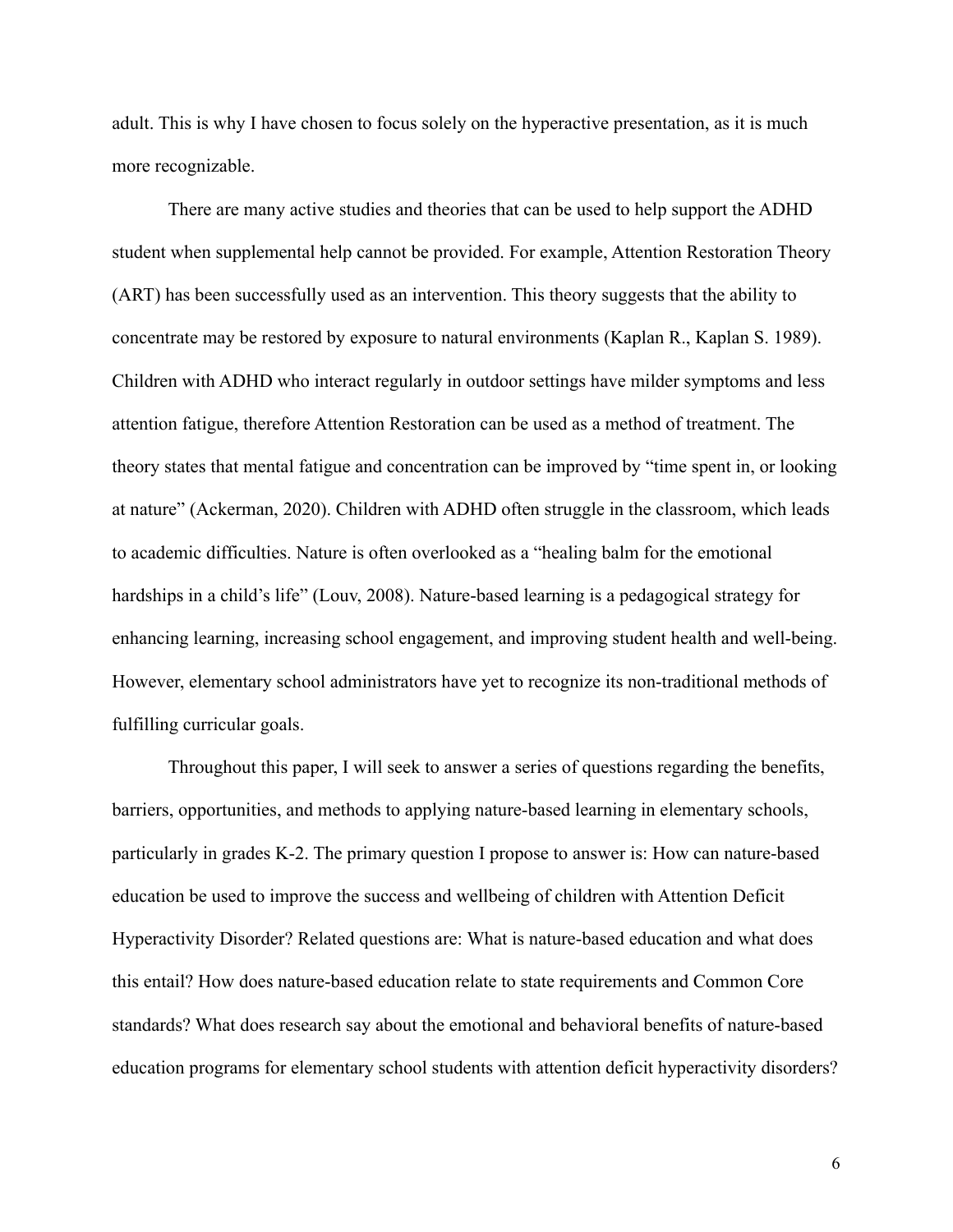What do K-2 teachers say are the benefits and barriers of this form of education? How are these nature-based education programs implemented at the school district level? And finally, What are ways in which schools can encourage more outdoor learning in their curriculum to support elementary school children with attention deficits?

Each of the questions proposed above will be answered in the Discussion section of this paper. Before I do so, I would like to spend time reviewing what the literature has to say about implementing nature-based education programs in elementary schools. My aim is to not only answer my primary and secondary research questions, but to deepen my understanding of the diagnosis I recently received. As a future educator, I feel that it is important for us to acknowledge learning disorders on all ends of the spectrum in order to create a classroom environment that is conducive to all types of students. In addition to this, I also want to be more aware of the barriers that come with implementing this form of instruction at the school district level. The benefits of nature is a topic that I am equally familiar with and passionate about, so I wanted to challenge myself and see what limitations to this curriculum might present. Fortunately, I found helpful resources, insightful early elementary educators, and parents with first hand experience helped answer my research questions.

## **Literature Review**

This semester I guided my focus toward Attention Deficit Hyperactivity Disorders in elementary-aged children, particularly grades K-2. I began my research with a hunch; that there may not be as much data collected on this age group as there would be for upper elementary grades, as ADHD is difficult to distinguish from typical child behavior that is often exhibited in early elementary ages. Anticipating this outcome challenged me to refine my research so that I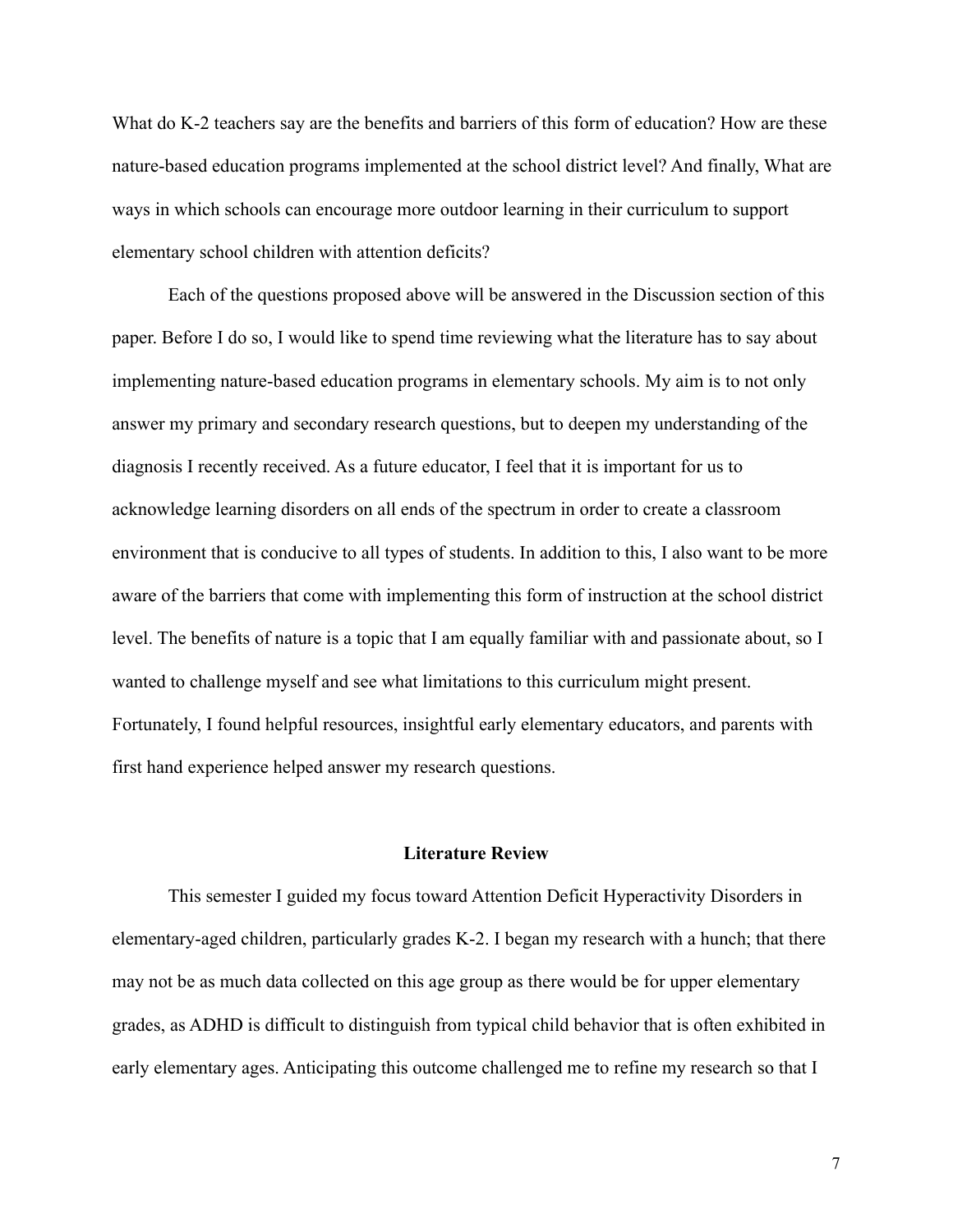could answer my primary and secondary research questions. Through a variety of research studies, published articles, medical journals, and knowledgeable authors I was able to gather the necessary information in order to organize my research and set myself up for success. This information allowed me to begin reaching out to my target audiences to help answer my research questions. Out of the literature I have reviewed during this process, the four themes that proved most beneficial to me were the cognitive and behavioral benefits of exposure to nature, nature-based learning as it relates to state requirements, the most commonly perceived benefits and barriers according to teachers, and the neurological relationship between ADHD and nature.

*Cognitive and Behavioral Benefits of Exposure to Nature.* There is a well-established link between contact with the environment and cognitive health. Studies have shown that exposure to green spaces can lower the effects of a variety of mental health issues that can make it difficult for students to pay attention in the classroom. This can be especially difficult for the ADHD student, as concentration is based on personal interests. In particular, Rachel and Stephen Kaplan's Attention Restoration Theory (1989) makes this connection and asserts that exposure to nature significantly reduces directed attention fatigue.

The 2004 article by Kuo and Faber was the first nation-wide study that explored green outdoor settings as a potential treatment for Attention Deficit Hyperactivity Disorder. The research here looked at attention restoration advantages of nature for individuals with and without the diagnosis. This is important for the basis of my research, as it highlights the need for nature-based learning in both ADHD and non-ADHD elementary school students. It is this initial article that has sparked the phenomenon of outdoor environments as creative solutions for attention control and refocus. In this journal, it is also stated that children function better than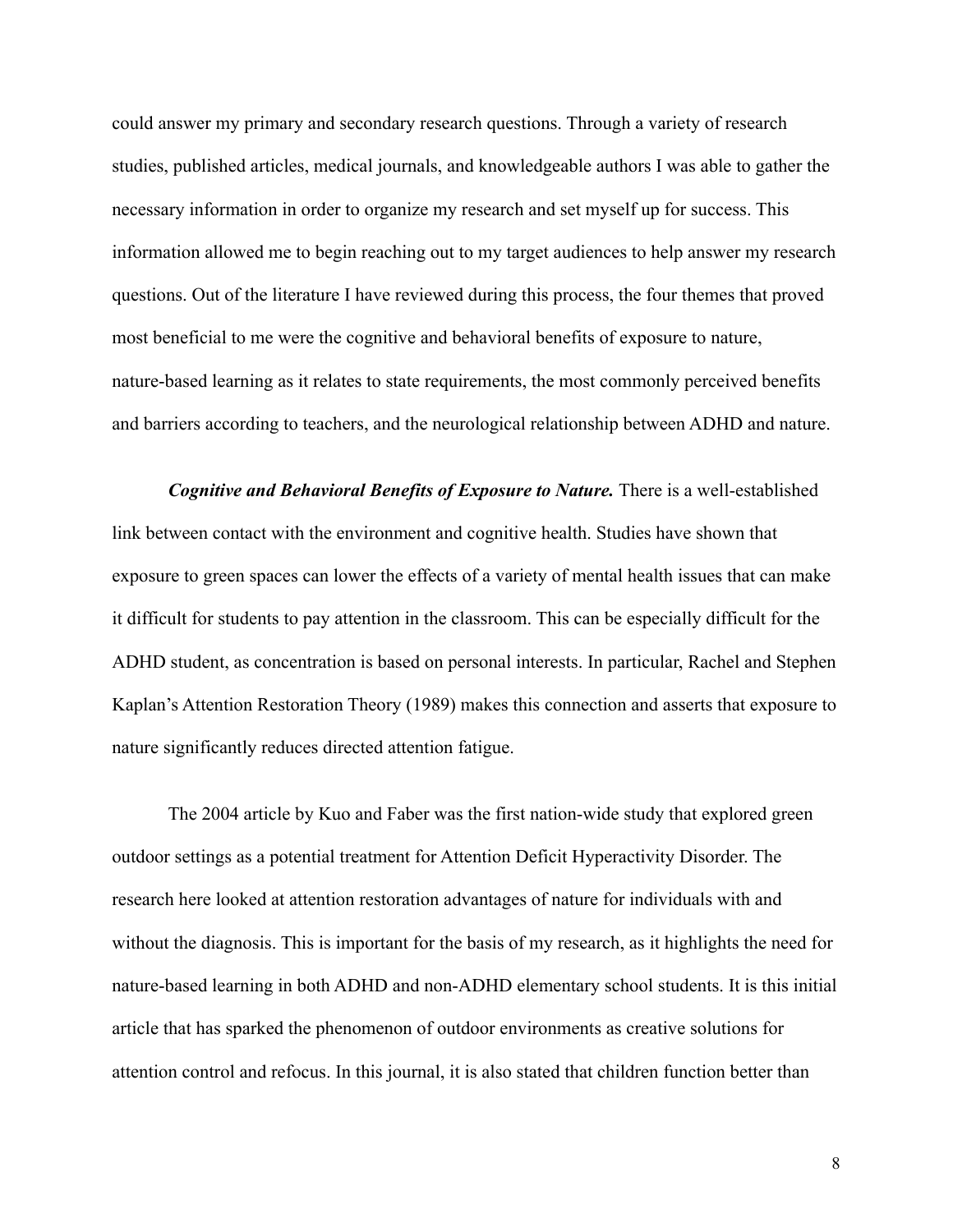usual after activities in green settings and that "the "greener" a child's play area, the less severe his or her attention deficit symptoms" (Kuo & Faber, 2004).

(Berman, 2008) states that "unlike natural environments, urban environments are filled with stimulation that captures attention dramatically and additionally requires directed attention, making them less restorative". His research consisted of an experiment showing that walking in nature can improve directed-attention abilities measured by a concentrated task. These "direction-attention" abilities refer to subjects that require high amounts of focus and concentration, such as mathematics, sciences, or reading comprehension, to name a few. Berman's experiment concluded that Attention Restoration Theory is valid in its attempts to explain the connection between nature and attention issues in children. This shows that when comparing urban versus natural environments, both provided a surplus of stimuli but a natural setting led to more improvements in direction-attention abilities in the individuals tested.

Kaplan's Attention Restoration Theory (ART) can ultimately help us explain why natural environments are ideal places for us to restore our attentional capacities. Their research distinguishes the difference between "soft" and "hard" fascination (p. 179), wherein soft fascination refers to nature's ability to hold one's attention while leaving sufficient headspace for contemplation and hard fascination refers to environments that overstimulate and occupy the mind fully, therefore leaving little room for reflection. Supporting Kaplan's theory, author Avik Basu (2019) states that "the distinction between these two types of fascination is relevant to the choice of environments people seek for restoration. Although natural environments are conducive to restoration, not everyone turns to them when fatigued. Rather, many retreat to movies and television when seeking relaxation." This study can be utilized by educators who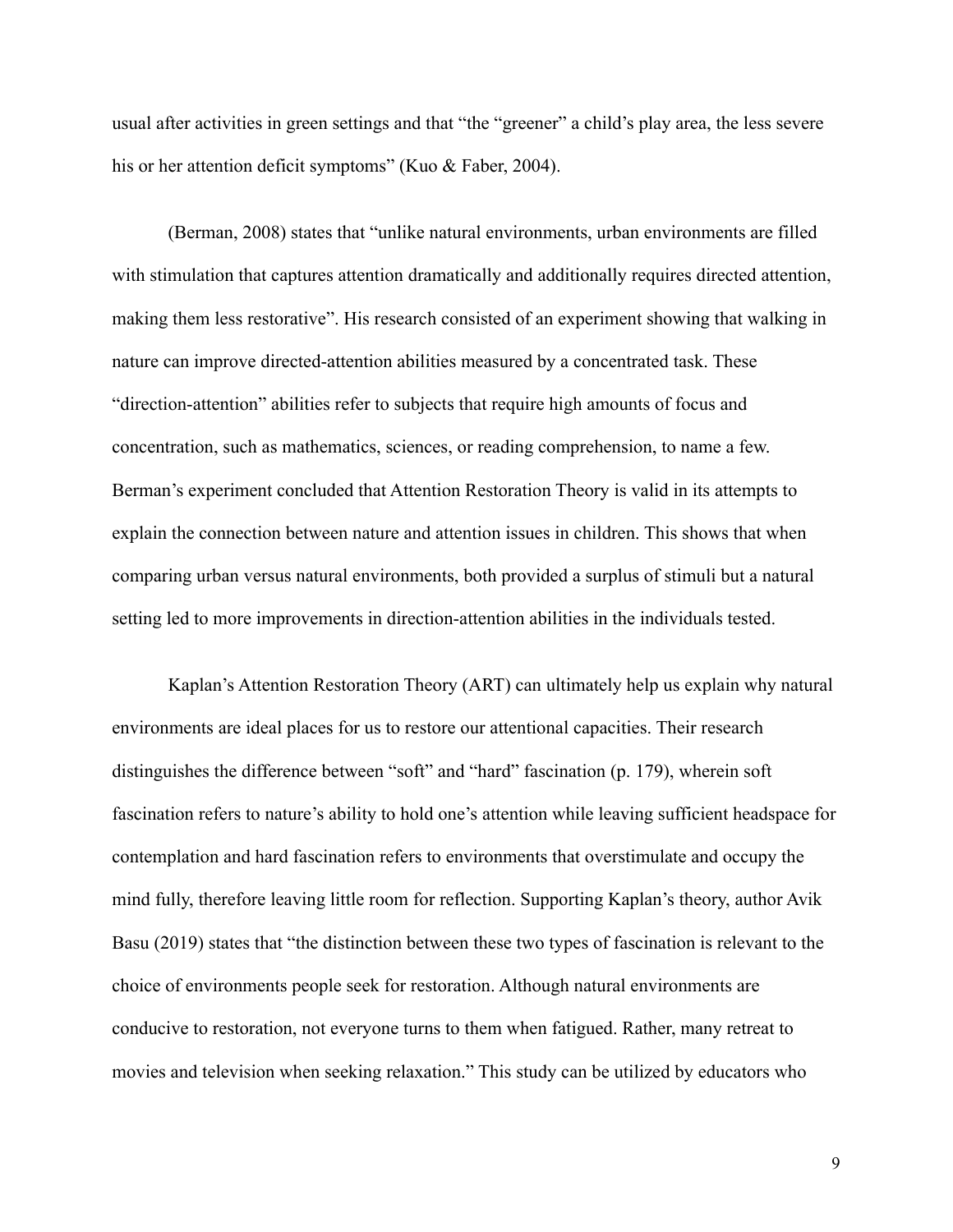want to implement nature-based learning for their students by helping them learn to "anticipate activities that may or may not be restorative" (Basu, 2019, p.1080). For educators who lack confidence in their outdoor instruction skills, Basu's work and research following the idea of Attention Restoration also provides a breakdown of soft fascination vs. hard fascination activities and offers outdoor activities that support ADHD students' learning.

Another study concerning this phenomenon was made by psychologist Rachel McCormick in 2017, which aimed to determine if access to green spaces had a positive impact on the mental wellbeing of children. Results rendered that access to green spaces were associated with these improvements and that exposure to environmental settings "promotes attention restoration, memory, competence, supports socialization, self-discipline, moderates stress, improves, behaviors and symptoms of ADHD, and was even associated with higher standardized test scores". The data pulled from this study was based off of a collaborative action research project that discussed a wide spectrum of benefits to nature-based learning and perceptions of its integration in elementary schools. Another research group that addressed the connection between green spaces and mental health benefits were Barton & Rogerson in their 2017 journal. As stated in the article, environments shape our behaviors and that "given the current prevalence and costs of worldwide mental ill-health and the concurrent rise in global urbanization, there is a need for greater interdisciplinary collaboration in schools" (p.81).

*Perceived Teacher Benefits and Barriers to Nature-Based Learning.* The link between nature and better personal health are also well-established. Despite their promising potential, green spaces as learning environments remain largely unintegrated in the state curriculum. Bowler (2010) addressed the subjective improvements in both student and teacher wellbeing.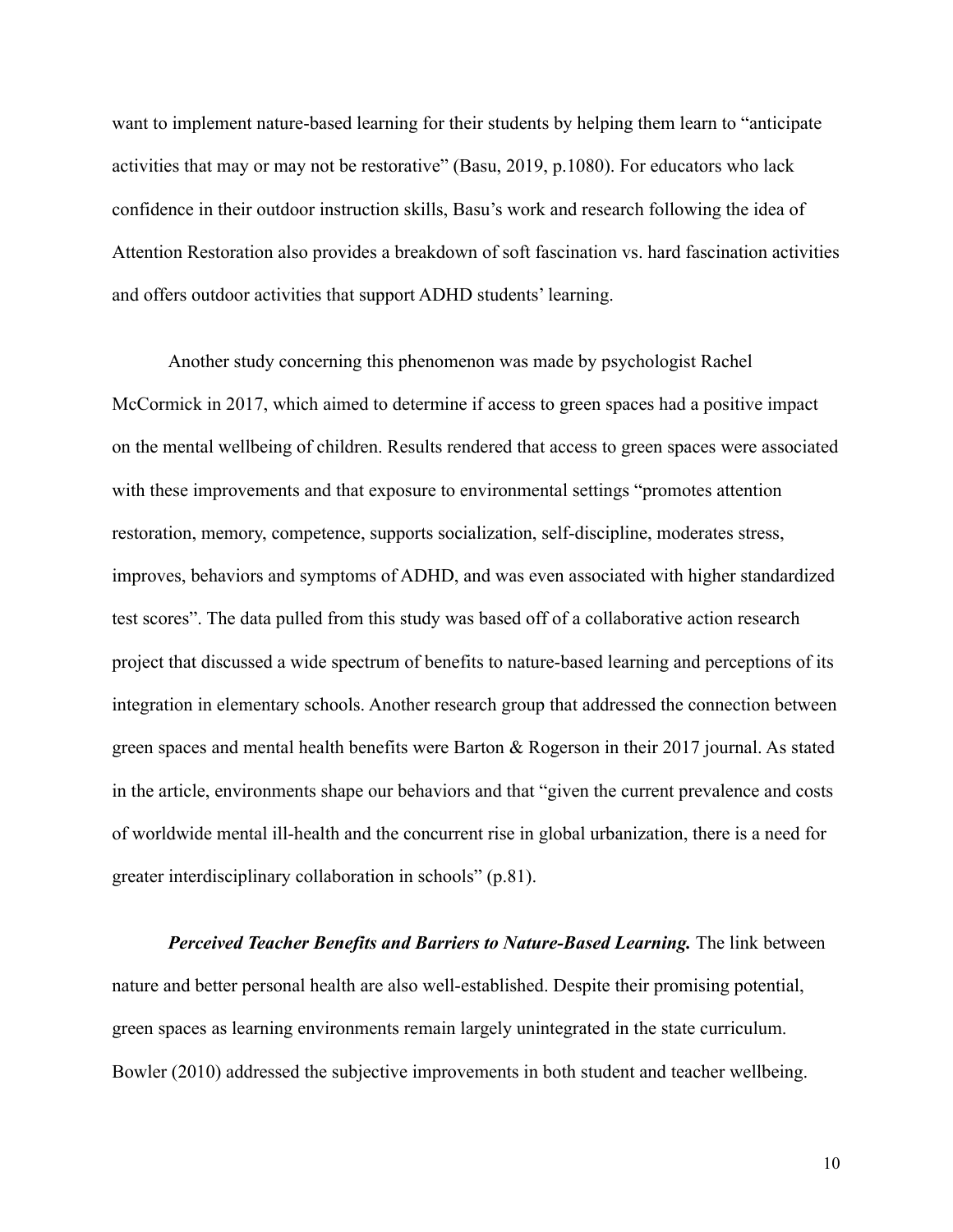"Exposure to the natural environment plays a significant role in improving positive mental health and wellbeing for students". In a similar study, Maller (2005) addresses the connection between conducting experiential outdoor learning activities on a weekly basis. "Hands-on contact with nature is not only essential for protecting the environment but appears to be a means of cultivating community and enhancing the mental health and wellbeing of children beyond and within school bounds". Benefits to the natural environment community are found when introducing students to a curriculum that is nature-based; suggesting that the more young children engage with the natural environment, the more they grow to appreciate and care for it.

In a six-week study with two kindergarten teachers and 37 kindergarten students aged five to six, Guardino (2019) aimed to determine their perceptions of teaching and learning in a traditional setting compared to a newly constructed outdoor setting. The data was collected through observations in both environments. Of the 37 kindergarten students, five had been previously diagnosed with ADHD. The data at the end of the study revealed that "both students and teachers reported an increased perception of wellbeing, pleasure, and interest when teaching and learning in the outdoor classroom". In addition to this, it was noted that the five students with ADHD were significantly less distracted and more on task when working in the outdoor classroom environment.

It is clear that the benefits to nature-based education are boundless for parents, teachers, and students alike. Studies suggest that activities in outdoor environments may provide teachers with a pathway to create learning contexts for students to succeed and reach their full potential. However, along with benefits come a number of perceived barriers to implementing nature-based education in elementary schools. In most of the literature mentioned above, the conversation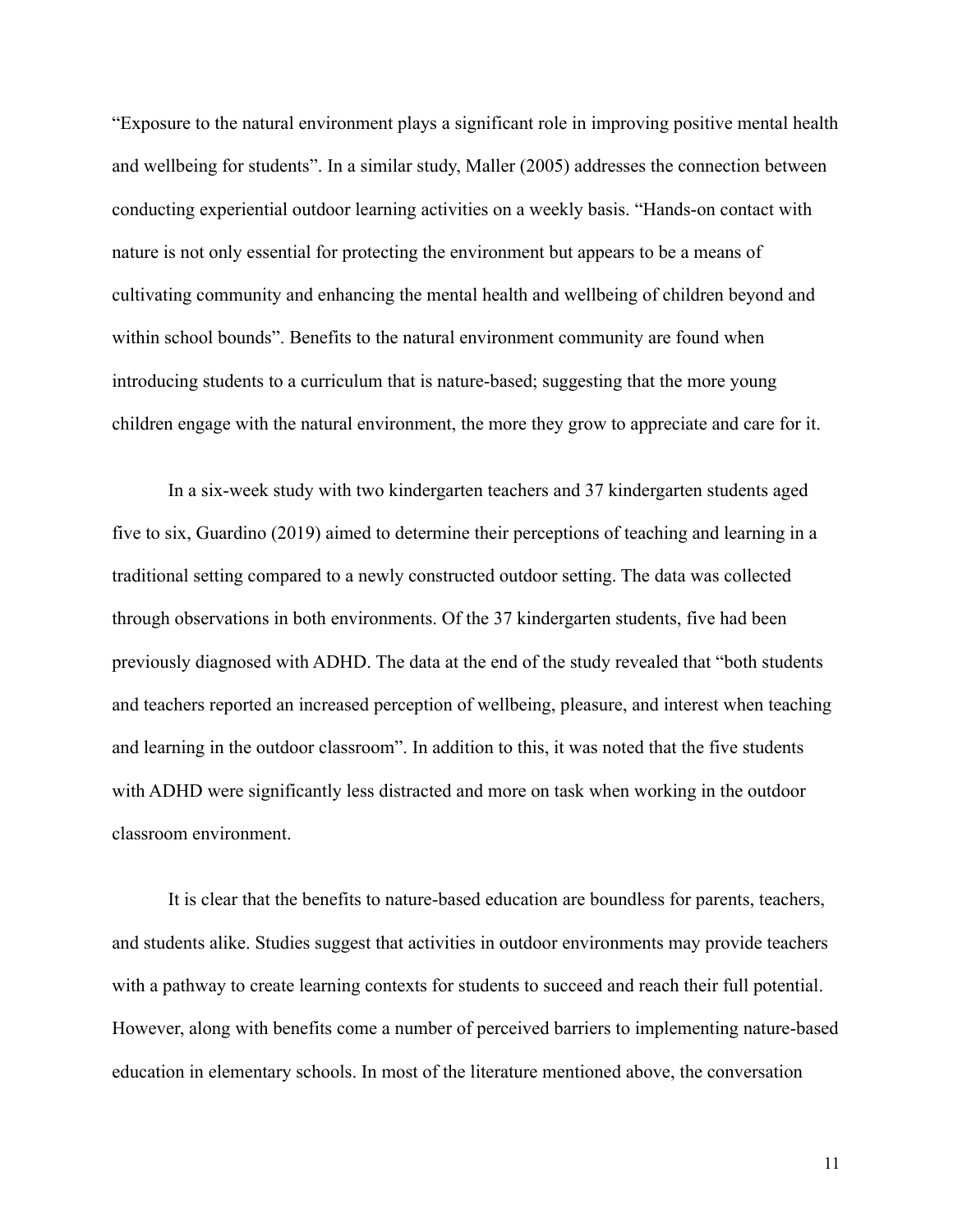about maintaining teacher wellbeing, confidence, and job satisfaction is dependent on overcoming the barriers listed below.

(Ernst, 2007) explores the various factors that are associated with K-12 teachers and their use of nature-based education. This journal was a great resource for me, as it explained the perceived barriers of implementing outdoor education that most teachers have. This author used exploratory survey research and a sample of 287 teachers to investigate influences on teachers' decisions to use and their abilities to implement school-based environmental and nature-based education. "Environmental literacy knowledge and skills are important in teachers' decisions to use and their abilities to implement environment-based education" (p.17). Despite the growing amount of evidence that supports the educational efficacy of this instructional approach, relatively few teachers seem to practice nature-based education (McKeown-Ice 2000). "Most schools have few requirements related to environmental education, and in the majority of schools environmental education is not institutionalized" (p.10). There is a larger problem here, that although there is an interest in nature-based instruction, it is rarely utilized due to lack of teacher confidence. Despite the promising potential that nature-based learning has to offer, teachers often "feel hindered to facilitate and improve children's access to outdoor learning" by factors related to proper training, curriculum requirements, and shortages of time and resources (Rickinson et al. 2009).

In addition to lack of teacher confidence, parents of children with ADHD share a similar concern. Researchers in California studying family engagement with nature-based/environmental education found that "many families report that their [environmental] science learning experience have reinforced the views that [environmental] science is complicated and out of their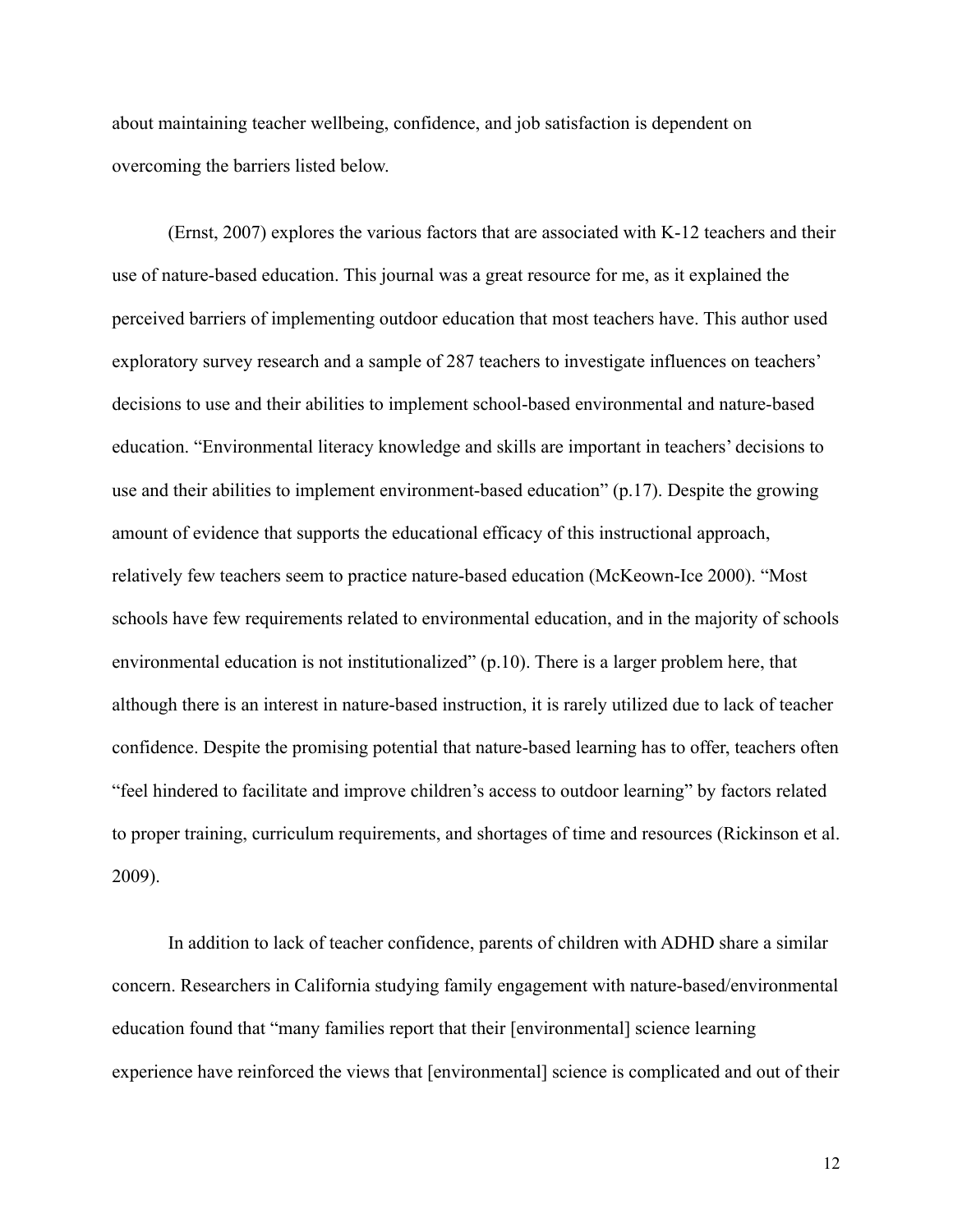reach" (Luce, 2017). This is a recurrent theme; parents and teachers have reported feelings of insecurity related to their own expertise as an environmental educator during outdoor activities. Within this broad theme, there are two factors that go hand in hand and can help explain why confidence is so low: fear of losing control and difficulties in managing children's behavior. In their later explored journal, (Ernst, 2014) aims to encourage the use of natural outdoor settings as learning environments for early childhood education by conducting a survey for 46 early childhood educators. This survey explored these educators' beliefs and practices regarding natural outdoor settings and also investigated perceived barriers to the educational use of these settings. This journal, supplemented by survey research from (Reese, 2018) allowed me to explain the hesitation from teachers and administrators alike in regards to applying this form of curriculum.

Many of my sources call attention to the perceived benefits and barriers teachers have about learning in outdoor classrooms. The most common barriers cited by early childhood educators included curriculum pressure, high demand on teachers' time and resources, lack of teacher confidence, safety concerns, costs and access to outdoor resources, and the proper training to conduct learning in green spaces. In addition to the listed challenges, teachers from the reviewed literature also expressed a conflict between choosing outdoor learning as an instructional method or using traditional modalities that they know well and are most comfortable with.

*Nature-Based Learning in Relation to State Standards.* Knowing what teachers perceive as a barrier to nature-based education was critical when structuring this next section of my Capstone around California's environmental education requirements. McKeown-Ice (2000) did a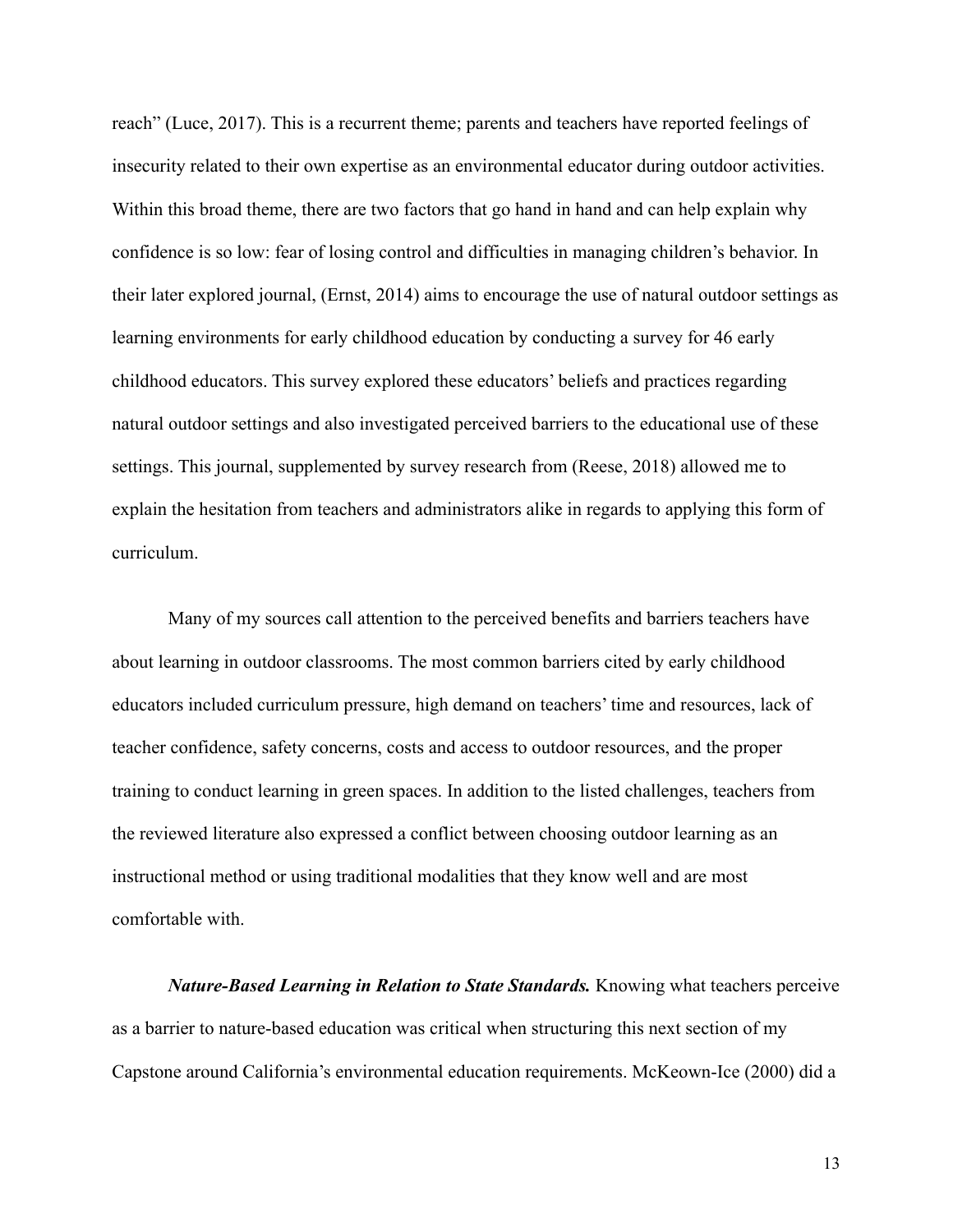great job of emphasizing the pressure on teachers to cut out topics viewed as unnecessary, such as outdoor learning, in favor of teaching things that are viewed as more critical to achieving high test scores. In this study, 715 academic institutions were surveyed using a mail questionnaire. The results indicated that most schools have few state requirements related to environmental education, and environmental education is not institutionalized in the majority of schools in California.

The work of Banilower et al. (2013) also showed me that funding will always be a concern for teachers. Most teachers pay for classroom materials out of pocket and new curriculum does not always guarantee proper funding for teachers. In this study, the two most frequently cited problems were lack of administrative support and teachers' limited training, experience, or confidence in conducting lessons in outdoor settings. In their study, (Powers et al. 2004) helped me understand the preparation necessary for nature-based education from the perspective of faculty members. Infusing environmental education was a topic that this author prompted 18 early childhood professors with, the most commonly reported inferences were that nature-based learning would highlight the state standard's need for students to know how to observe and describe similarities and differences in the appearance and behavior of the natural world (California State Standards, Life Sciences, 2a).

Understanding the environmental education state standards and requirements for elementary students in grades K-2 has helped me expand my understanding about how to increase teacher commitment to this form of education. According to the California Department of Education (2022), the continuation and health of human lives, communities, and societies depend on the health of the natural systems that provide essential goods and ecosystem services.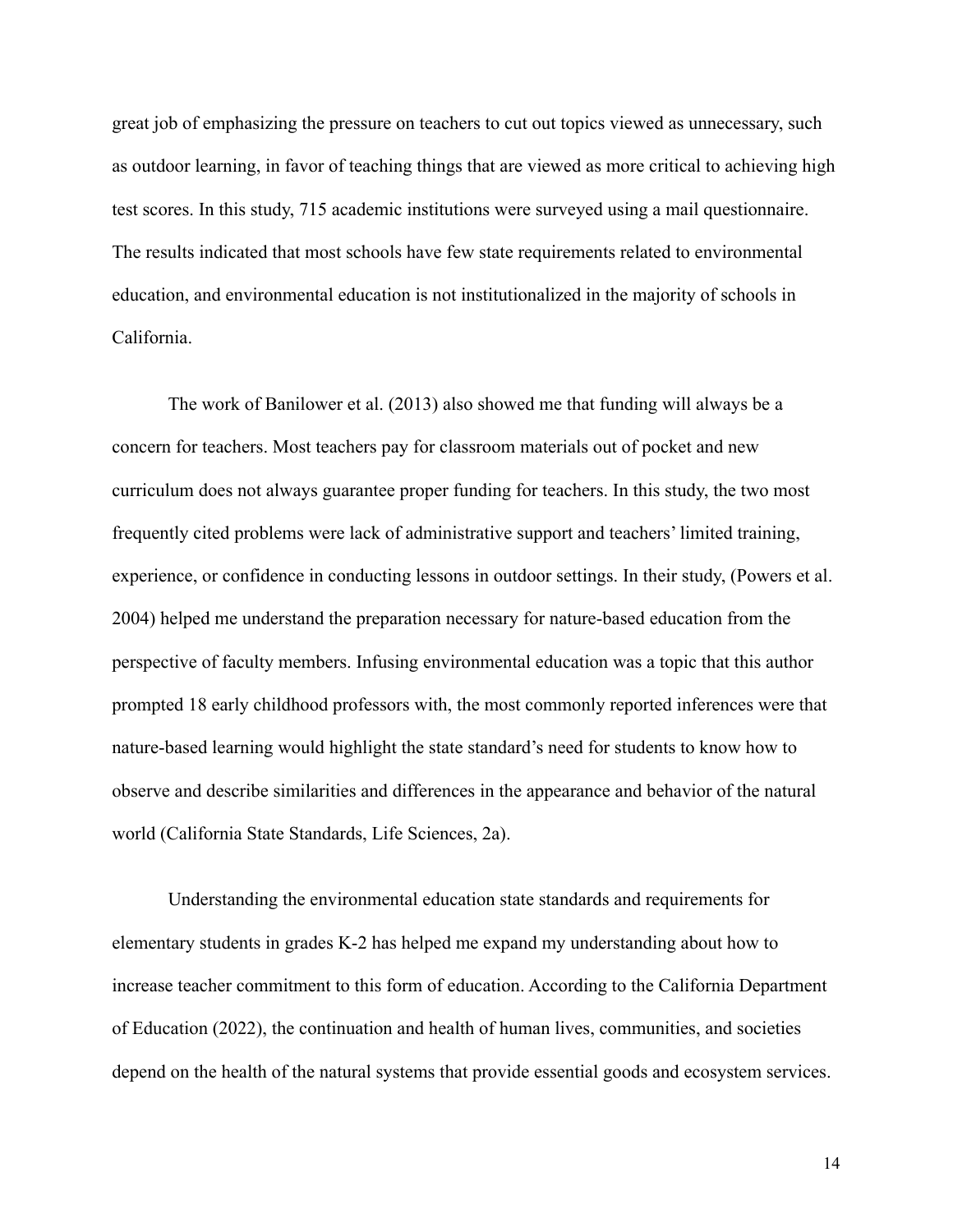If our overall health is directly affected by natural environments and what they provide us with, why is there not a strong presence of nature-based learning in the curriculum? Most students do not have an understanding of the environment and therefore might not know how to protect its resources. Although the state requirement on environmental education is a good one, it is not as high a priority as traditional curriculum.

From the published work of Basile et al (2000), it is stated that schools have a very unique role in environmental protection. "They help students become conscientious stewards of and advocates for the environment, protecting it for themselves and generations to come" (p.159). Basile et al notes that nature-based education makes other school subjects equally rich and relevant and can engage disinterested students excited about learning. This book addresses state standards as they relate to environmental education as well as the relation to this subject and the attention control of elementary school students.

*The Neurological Relationship Between ADHD and Nature*. Squirming and fidgeting, carelessness, talking too much or at inappropriate times, risk-taking, challenges with impulse control, and difficulty getting along with others are all symptoms of Attention Deficit Hyperactivity Disorder, according to the Centers for Disease Control and Prevention (2020). These behaviors can make it difficult for students to be successful in any classroom setting. Canu & Gordon (2005) reviewed literature suggesting that time spent in nature can relieve symptoms of attention fatigue, which is very similar to typical ADHD symptoms, as listed above. This study examined whether the green spaces of children's play settings may be directly related to ADHD symptoms of each presentation type. These authors examined data from 421 parents of children with ADHD between the ages of 5-18 years of age. The results revealed that "children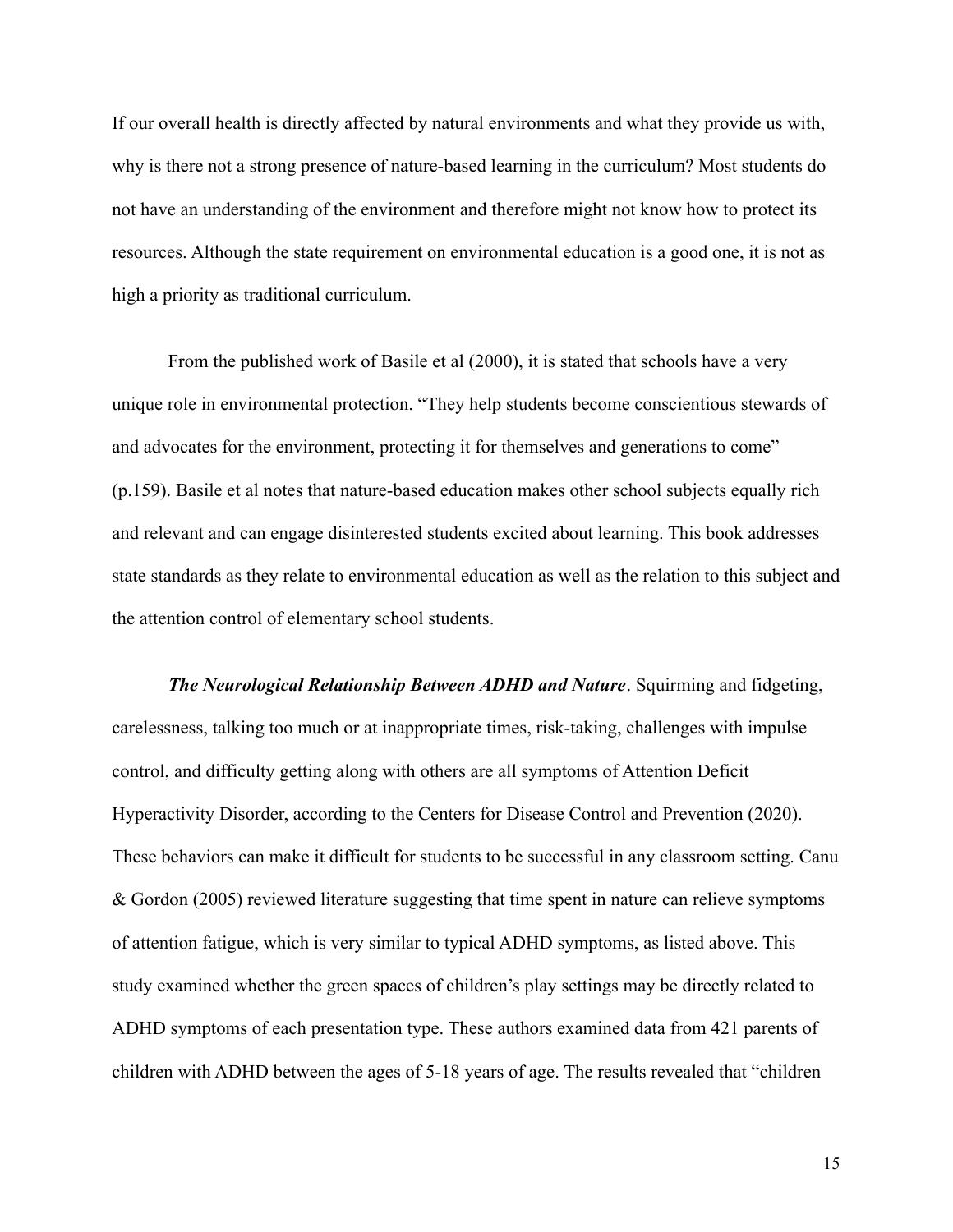with the primarily hyperactive-impulsive presentation had less symptoms in an open grass play setting compared to the other settings". This study helps drive home the fact that exposure to nature serves as an organic medication that helps reduce ADHD symptom severity.

Neuroscience aims to explain the reason for impulsivity and hyperactivity in the ADHD individual. Although dopamine is the primary chemical that helps explain this, few studies have looked at the connection between the neurotransmitter serotonin and Attention Deficit Hyperactivity Disorder. An exception is Howard Hughes Medical Institute investigator Marc Canon that involved a study of serotonin's ability to balance out low dopamine levels in ADHD individuals. The medical study concluded that stimulating serotonin levels appeared to restore the symmetry between the brain chemicals dopamine and serotonin and also calmed hyperactivity. "Hyperactivity may develop when the relationship between dopamine and serotonin is thrown off balance" (Canon, 1999). This revelation has been further studied and sought out as an explanation for the hyperactivity that represents the "H" in ADHD.

This neurodevelopment affects the way an individual's brain processes and retains information, how well attention can be controlled, and what attention is driven toward. As a result, this strongly influences a wide set of behavioral traits. Some researchers, such as Oades (2008) have also looked at the neurotransmitter dopamine as a potential contributor to common struggles associated with ADHD. Dopamine is a brain chemical responsible for the regulation of our pleasure, motivation, and learning (Wise, 2004). For someone with this diagnosis, it is especially important. It is acknowledged that children with ADHD have more difficulty focusing than those who do not; they may also act more impulsively than their peers, making it more complicated to perform well in school. Compared to neurotypical people, ADHD individuals are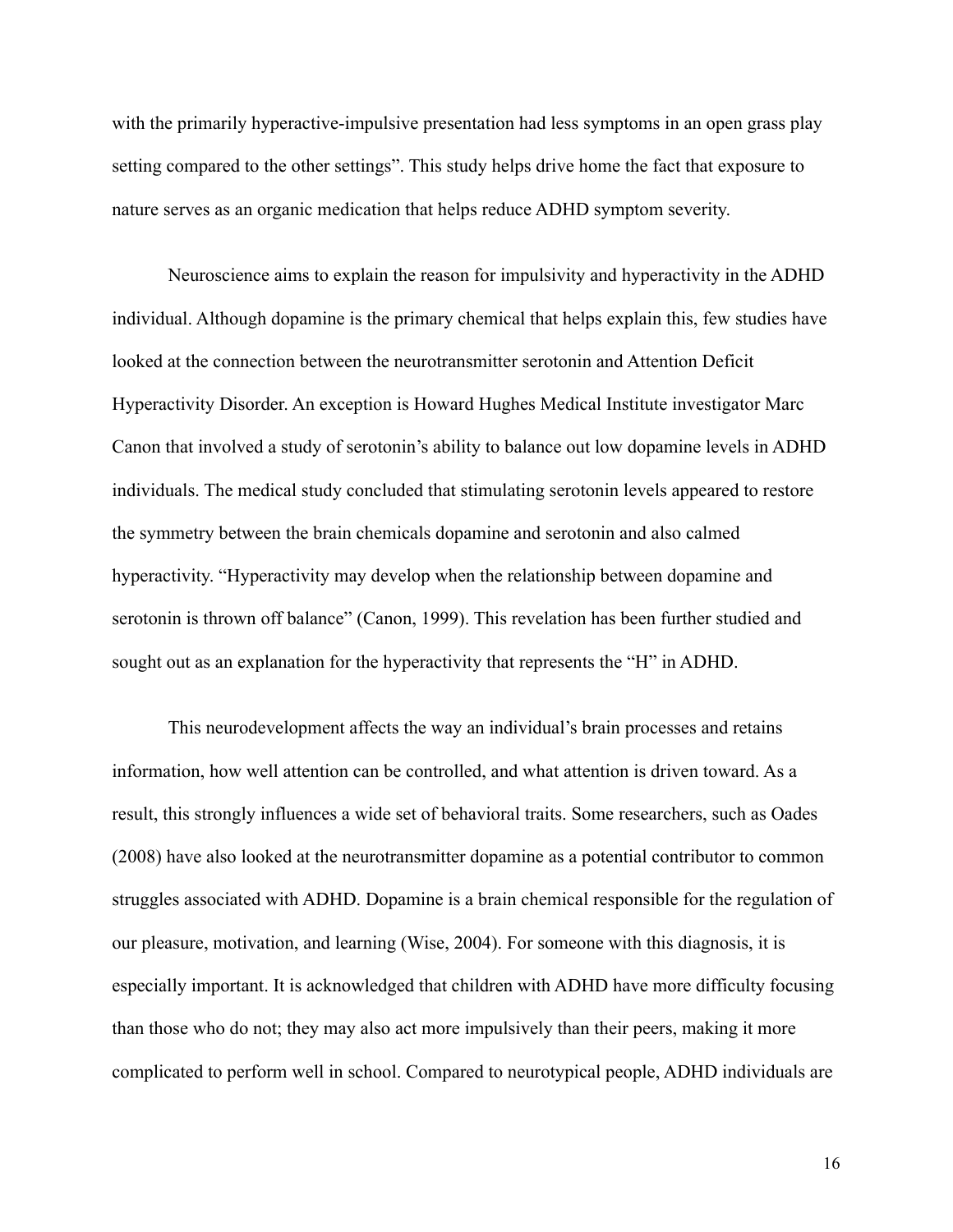hard-wired for novelty-seeking, which may cause them to appear apathetic, distracted, or disruptive in academic settings. Recent neuroscience research shows that people with Attention Deficit Hyperactivity Disorder have "underfed" brain reward circuits (Stark, 2011), so they are drawn to new and exciting experiences that compensate for a lack thereof. There are, of course, medical treatments to induce this balance out, but it is strongly suggested that time spent outdoors can be used as a natural intervention.

In his research, neuropsychologist Robert Oades examined the interactions between dopamine and the ADHD brain and found a link between the two. "Dopamine has a strong neurological effect on ADHD brains. Movement, physical activity, and novelty are important factors that help support memory, attention, and retaining information" (Oades, 2008). This study refers to another that explains that dopamine activity is "lower than normal in children with the neurodivergence" (Levy, 2004). Because dopamine levels are lower for those with ADHD, they need to be supported – especially in elementary school environments. It is clear that exposure to the natural environment can lower the effects of various mental health issues that make it difficult for students to pay attention in the classroom. So if there is such a strong relationship between nature, the reduction of ADHD symptoms, and academic success for all students, why is this form of instruction so under-valued in our school system?

# **Methods and Procedures**

In order to answer my research questions and gain a better understanding between the potential benefits and barriers of implementing nature-based education into the curriculum, I knew that I needed to reach out to professionals in the field as well as parents with first-hand experience with children who have ADHD. I compiled a small list of questions for the two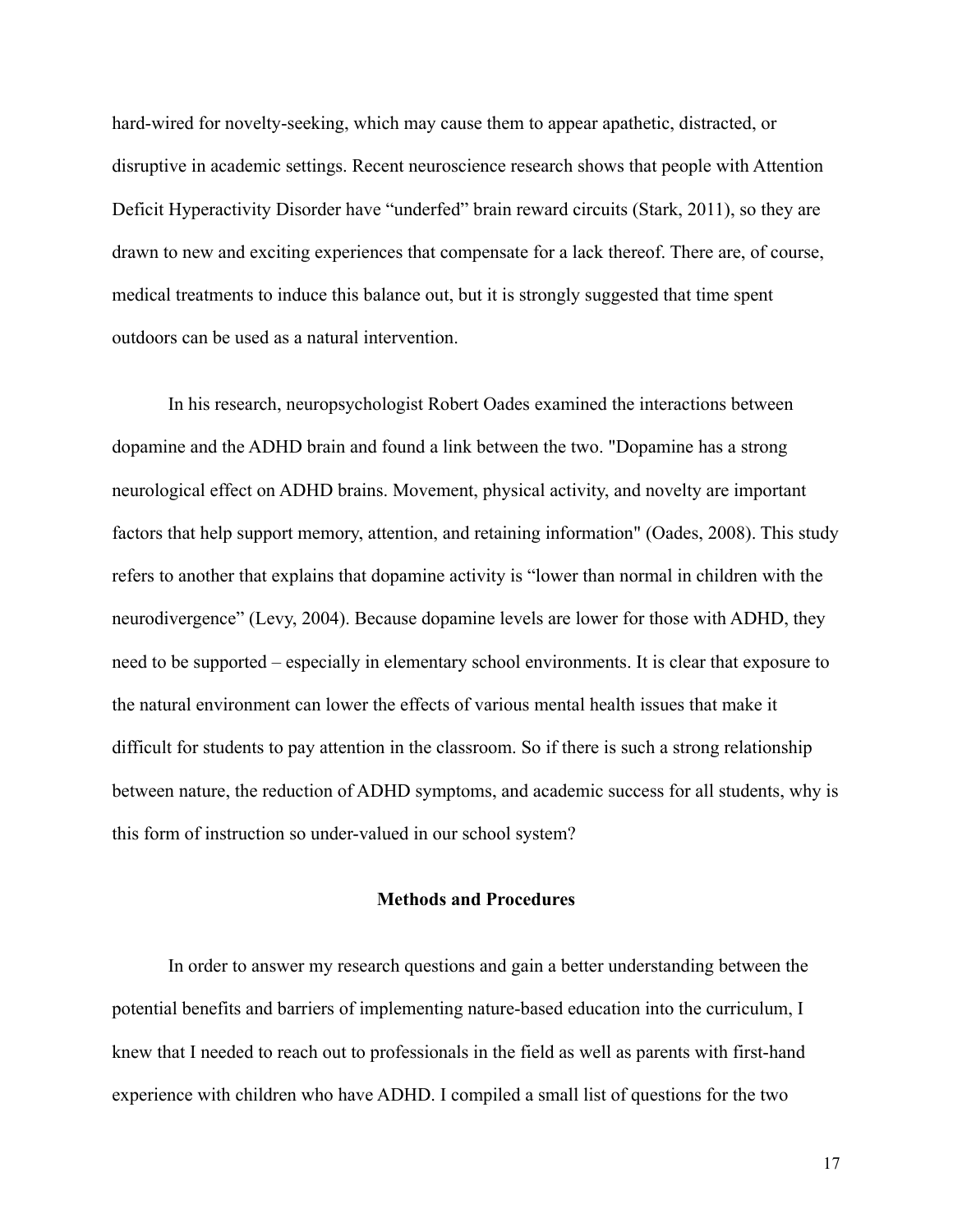groups in order to get their input on elementary students with attention deficit disorders. To retrieve this data, I sent out various emails and surveys as well as interviews conducted over the phone. I set out a goal to contact individuals from my study groups by March 31, 2022 and was able to complete my interviews by May 4, 2022. The interview questions shown in Appendix A and B were derived from the primary and secondary research questions in my Capstone prospectus. I chose to conduct my interviews on this basis because it allowed me to organize my thoughts and drive the questions I needed to answer.

Depending on who I was communicating with, the questions were provided to fit their expertise. For example, the questions for the two parents (See Appendix B) are different from the questions that were given to the two educators (See Appendix A) that I spoke with. Because two of my secondary research questions relate to state requirements, Common Core standards, and curriculum interventions at the district level, more questions were given to the early elementary school teachers. Fortunately, the answers I received allowed me to deepen my research on nature-based learning and the potential of its academic influences.

## **Results, Findings & Discussion**

In this section, I will be answering the supplemental research questions from the results of my interviews as well as the findings from my research. Next I will expand on the information from my sources that I deem most important to my research topic. In addition to this, I will include direct quotes from the various teachers and parents who I have interviewed. Finally, I will share my thoughts and observations on nature-based education in the classroom and how it affects children with attention deficit disorder. The answers derived from my interviews will help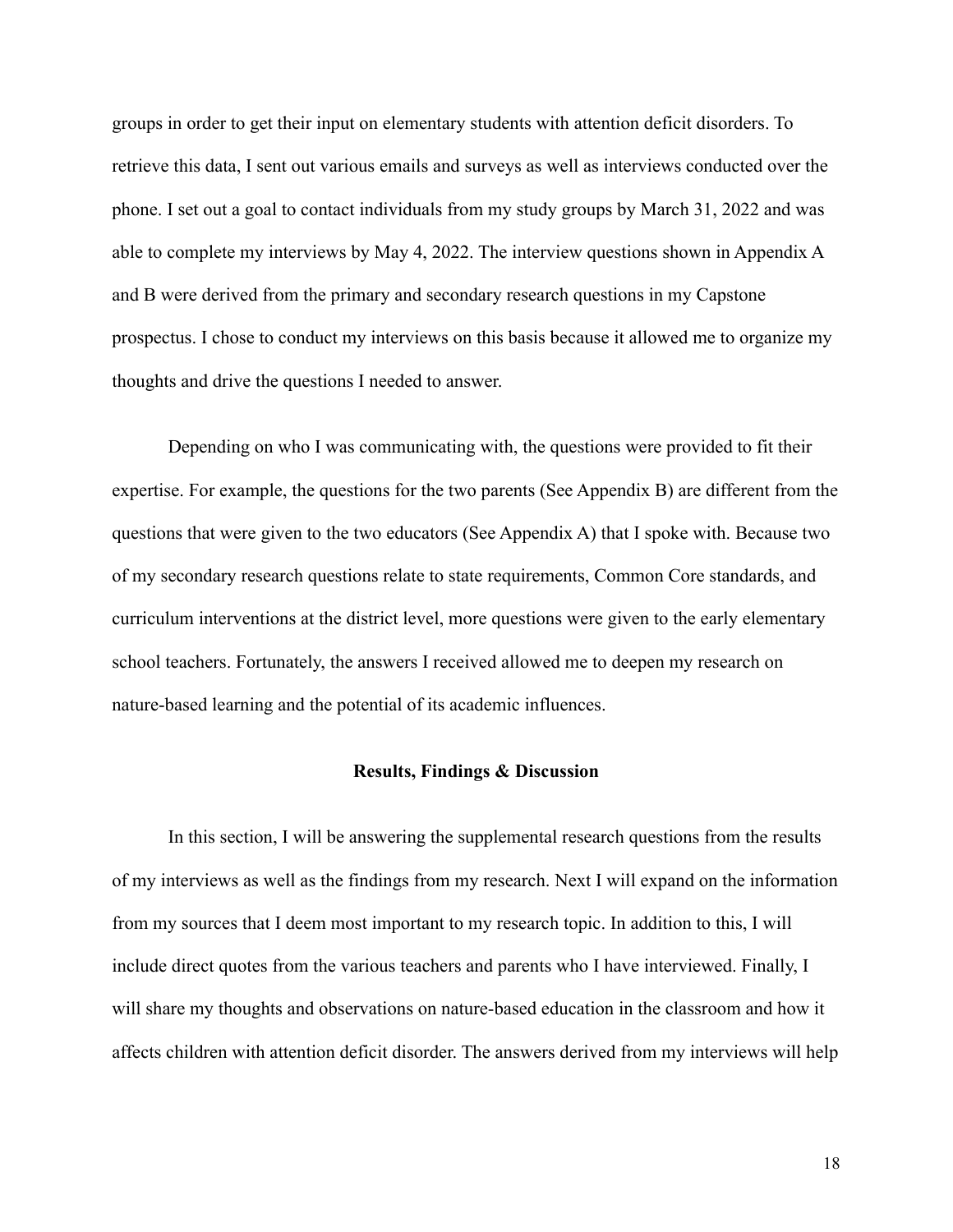guide me to answer my primary research question: How can nature-based education be used successfully to improve the success and wellbeing of children with attention deficit disorders?

*What is nature-based education? What does this entail?* I chose to speak with two teachers from different counties in California, as I wanted to get a read on how this form of education could be implemented in a variety of schools. The teachers chosen were both early childhood educators because I wanted to focus on elementary students grades K-2. Out of the two teachers spoken to, one is a kindergarten teacher and one is a second grade teacher here in Monterey County.

*Are there any schools that you know of who have implemented a nature-based curriculum for elementary school students? If so, what does that look like?* The first teacher I spoke with was Heather Myers, a kindergarten teacher from Ojai, California. She has been teaching for  $25+$ years in the Ojai School District and has been fortunate enough to teach in a town that offers great environmental resources. Despite access to an abundance of green spaces, her answers reflected that a more traditional curriculum persistently takes place. When prompted with the question above, she stated the following:

The only school I am aware of who has a nature-based approach is Pierpont Elementary School in Ventura. They are located close to the beach, and do a majority of their marine science activities there. (H. Myers, Personal Communication, 2 April 2022)

To Ms. Myers, a nature-based education means that students have the right to be outdoors for more than a few hours a day or during recess and lunch.

When I was younger, we'd have time on the playground to be outside, and then we'd go home after school and see how long we could stay out before our parents reeled us back indoors for dinner or homework. After speaking with parents of my kinders, kids are getting outside for half the amount of time we used to. It's sad to me. Learning in outdoor environments could help with this and would move young children away from staring at screens all day. With new technology being embedded in our classrooms, they spend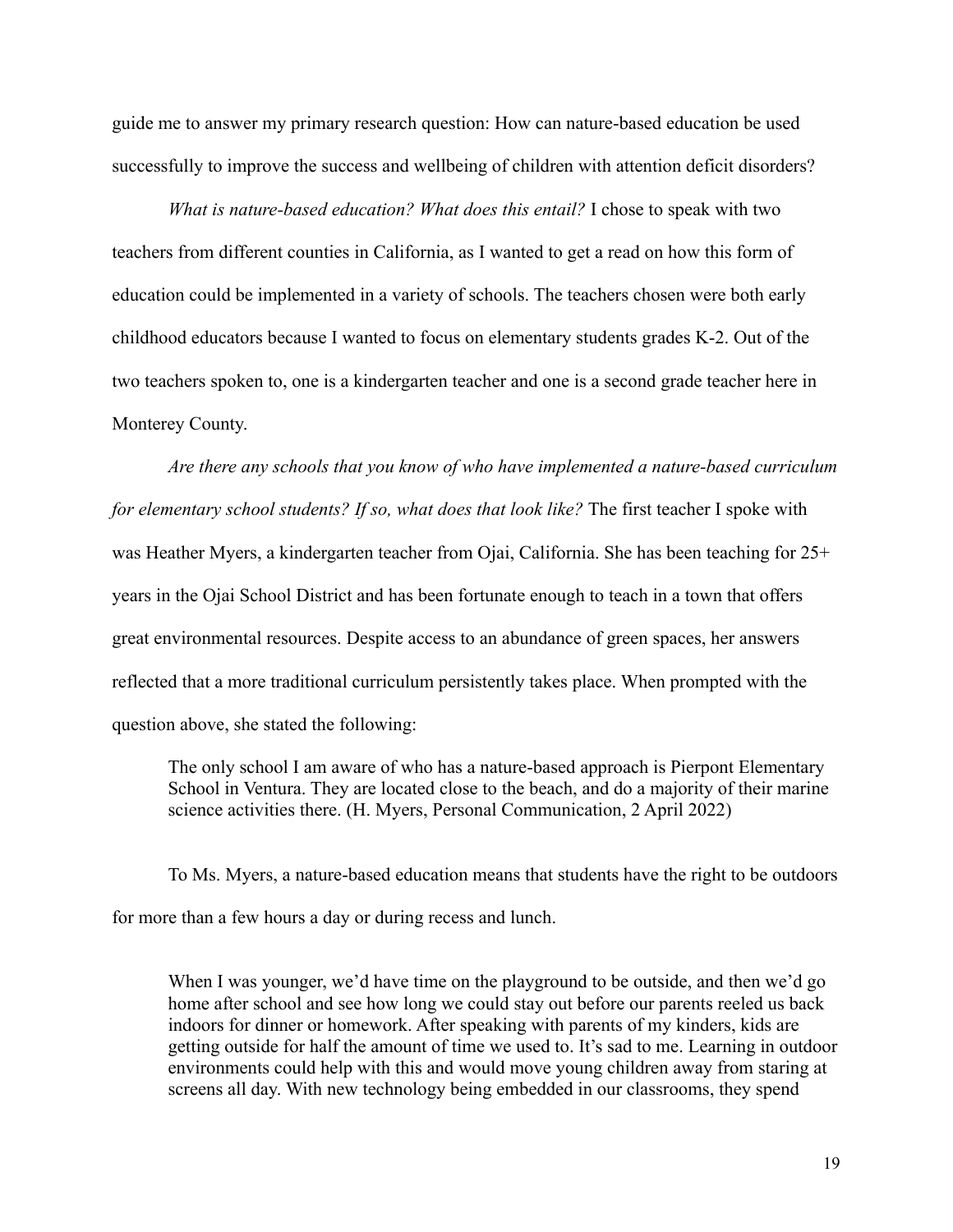more time with electronic devices than they do with organic materials. Most of my students, especially post-pandemic, know how to turn on an iPad, find YouTube and look up a video but do not know how to cut construction paper with kid scissors. Nature-based learning would show them how to explore and have the motor skills they need at ages five and six. (H. Myers, Personal Communication, 2 April 2022)

# *What do teachers say about the emotional and behavioral benefits of nature-based*

*education programs for elementary school students with attention deficit disorders?* When I

asked her what the benefits and barriers of implementing this type of program would be, she

responded:

Even though children are diagnosed with ADHD as early as age 3, we do not test for this in kindergarten, it's not mandatory for us to do so. We are also not required to conduct special testing for learning disabilities either but we do test for autism. When they're younger, it's harder to detect the symptoms of ADHD because symptoms are common in most children ages 5-6. They naturally move around a lot in class and have trouble staying focused. In kindergarten and especially in preschool, kids are learning how to be a student and behave in a classroom. Sometimes we'll have a kid that is continually disruptive and deters their own learning and others' and this will lead us to assume that the child has an attention disorder, but we are still not allowed to test or discuss with a parent unless they inquire about it first.

In terms of benefits, I can see many for every type of kid. As I mentioned before, young children simply do not go outside enough and it shows in how restless they are before and after structured play time like recess and lunch. Field trips warrant a type of frenzy that we didn't used to see as often pre-pandemic. My co-workers can agree with me that after COVID-19 our students' anxiety became more severe once we resumed in-person learning – they had to be back inside a classroom for half the day and didn't know what to do with themselves. I can see ADHD presenting itself in students as a result of severe anxiety from the pandemic, an event that kept most of us inside for long periods of time. The biggest benefit I see with nature-based learning is that it could be used as a tool for health promotion. Being outside is known and proven to improve our mental health. I can especially see this type of instruction working for older grades who can handle themselves better outside of class. (H. Myers, Personal Communication, 20 April 2022)

When asked about specific emotional and behavioral benefits of nature-based learning activities, she responded with: "From a kindergarten perspective, it benefits their emotional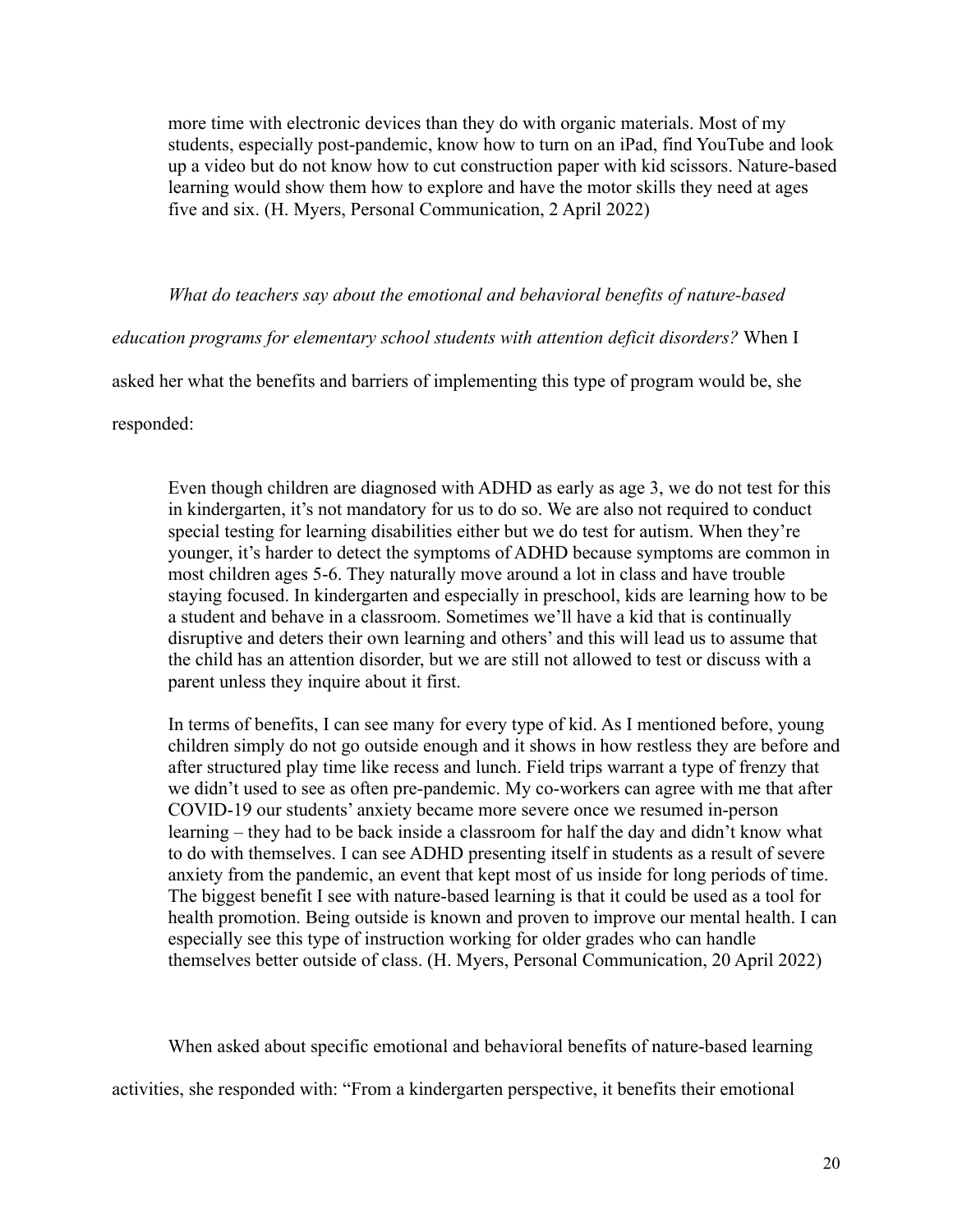health by supporting and developing Social-Emotional Learning (SEL) awareness, a goal of which is attention and impulse management in the classroom. For their behavioral health, it's beneficial for kids who need those body breaks or more wiggle room in general. Kindergarteners are not meant to sit inside a classroom all day, they need variety" (Personal Communication, 20 April 2022).

After sharing the benefits of nature integration in her classroom, Ms. Myers was excited to share the type of activities she does with her students to fulfill SEL curriculum requirements.

Some of our weekly outdoor activities include, silent reading time out on the grass, special stations such as Earth Day, a Signs of Spring Nature Walk, and a 5 Senses Walk. (H. Myers, Personal Communication, 20 April 2022)

I also had the opportunity to speak with Clint Cornfield, a second grade teacher at International School of Monterey in Seaside, CA whose previous employer was Monterey Bay Aquarium. I was lucky enough to complete my last service learning requirement with his second grade class last semester, and noticed nature-based learning being utilized on a weekly basis. When asked the same question about emotional and behavioral benefits of nature-based learning activities, here is what he had to say on the matter:

I don't have the research in front of me, but back when I worked at the Aquarium we had a presentation that specifically cited research that showed a) schools with a strong emphasis on outdoor education led to lower rates of behavior issues, and b) there was a direct correlation between improved mood/outlook and spending time in the outdoors in an education setting. Anecdotally I can tell you that the kids who exhibit ADHD tendencies often find a way to focus better and direct their energy towards the learning engagement when we're learning outdoors. Sure, there will always be kids who ignore you and just decide to play with rocks, but the good outweighs the bad. (C. Cornfield, Personal Communication, 4 May 2022)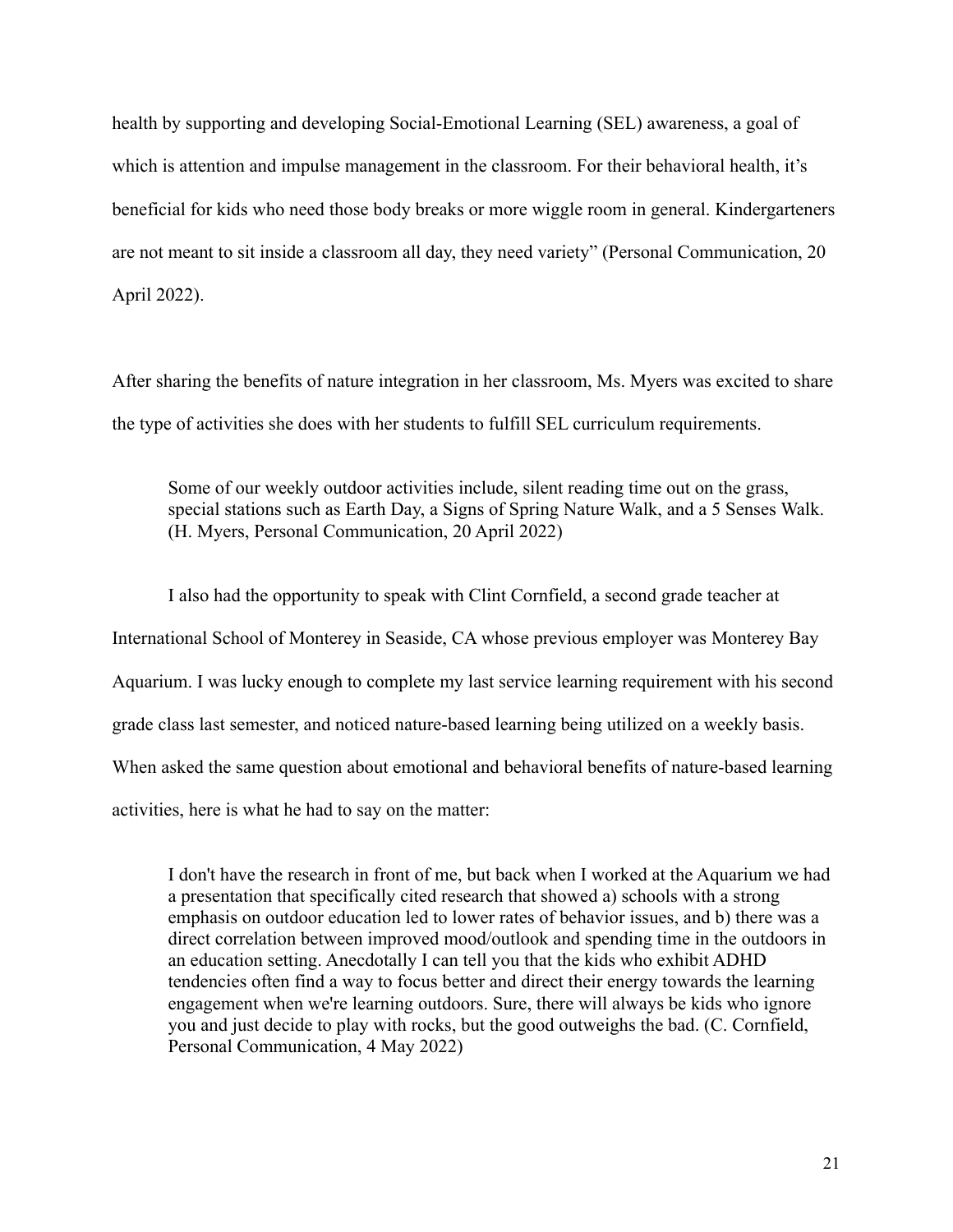*According to you, what are the disadvantages of implementing nature-based education*

*within the curriculum?*

Depending on the school's location, there might not be any decent outdoor location to go; we're fortunate to be in an area with tons of outdoor learning spaces both on-campus and in the nearby community. Logistically, the biggest issues I've seen are teachers who don't know how to properly manage students while outside, but that's something that teachers need practice with. (C. Cornfield, Personal Communication, 4 May 2022)

*What are the state requirements and standards when it comes to nature-based education*

*in elementary school classrooms?* Clint Cornfield had many insightful things to say about

nature-based education in relation to California's environmental requirements, noting the

following:

I'm not aware of any requirements/standards that explicitly talk about outdoor education, but NGSS (next-generation science standards, our national science standards) definitely emphasize hands-on investigations. Depending on the grade they might call it outdoor education, but I'm not sure. I can at least speak for 2nd grade and tell you that one of our standards asks kids to develop an investigation to determine if plants need sunlight/water to grow so that actually lends itself to having us get outside into the school garden to plant some flowers, do experiments on them, etc.

*Are there any schools that you know of who have implemented a nature-based curriculum*

*for elementary school students? If so, what does that look like?*

I don't know if they've got a dedicated curriculum, per se, but my wife works at Bay View Academy (another charter school in Monterey) and they have a dedicated Outdoor Ed teacher; she plans camping trips, outdoor learning experiences, etc. I know she kind of got shafted when the pandemic hit (the school had a few trips planned for the start of this school year but they all were postponed due to high outbreaks of COVID; they've all been rescheduled to this month) but they're doing some cool things now. (C. Cornfield, Personal Communication, 4 May 2022)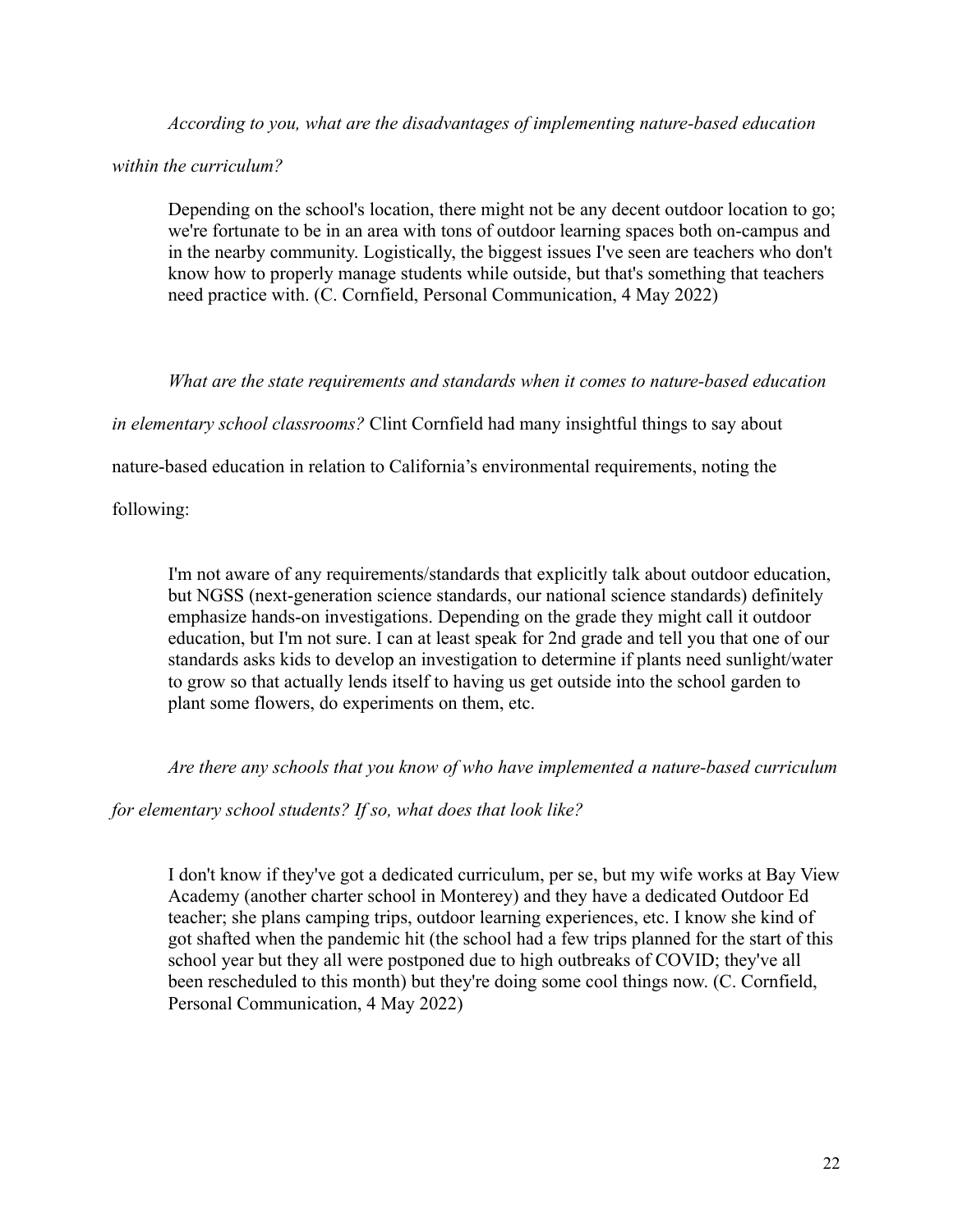And finally, each teacher was asked: *What are ways in which schools can encourage more nature-based learning in their curriculum in order to aid students with ADHD?* Here is what Heather Myers had to say on this subject:

Proper funding would encourage us to gather more materials and training to teach outdoors could be made possible. If nature-based learning was to take place here, or at any public school, materials and supplies would need to be there, and be there continuously every year following. Teachers will always need support from administration and the community, which includes the parents. We do get a lot of encouragement to try new things from parents whose kids have autism so I can assume that the same type of support would be there for ADHD modalities. (H. Myers, Personal Communication, 20 April 2022)

This statement connects to (Banilower et al., 2013), who noted that school funding will always be a primary concern of teachers when a new curriculum is introduced. When asked the same question, Clint Cornfield was readily able to discuss the various ways in which elementary schools can encourage more nature-based learning. "There are so many authentic, real-world reasons to get kids outside that directly relate to educational outcomes" (C. Cornfield, Personal Communication, 4 May 2022). He connected these real-world reasons to activities that can take place in order to support nature-based learning. Among the activities stated were creative writing, the arts, and science investigations. He concluded his answer with the following statement:

All of these activities can allow students - with and without ADHD - to connect with the curriculum and enjoy learning. (C. Cornfield, Personal Communication, 4 May 2022).

When asked about what would be required by the school in order to implement nature-based learning into the curriculum, Heather Myers gave the following response:

All new standards would need to be created, since we do not have this type of curriculum at my school (yet). I can see us implementing this in the future, because our district has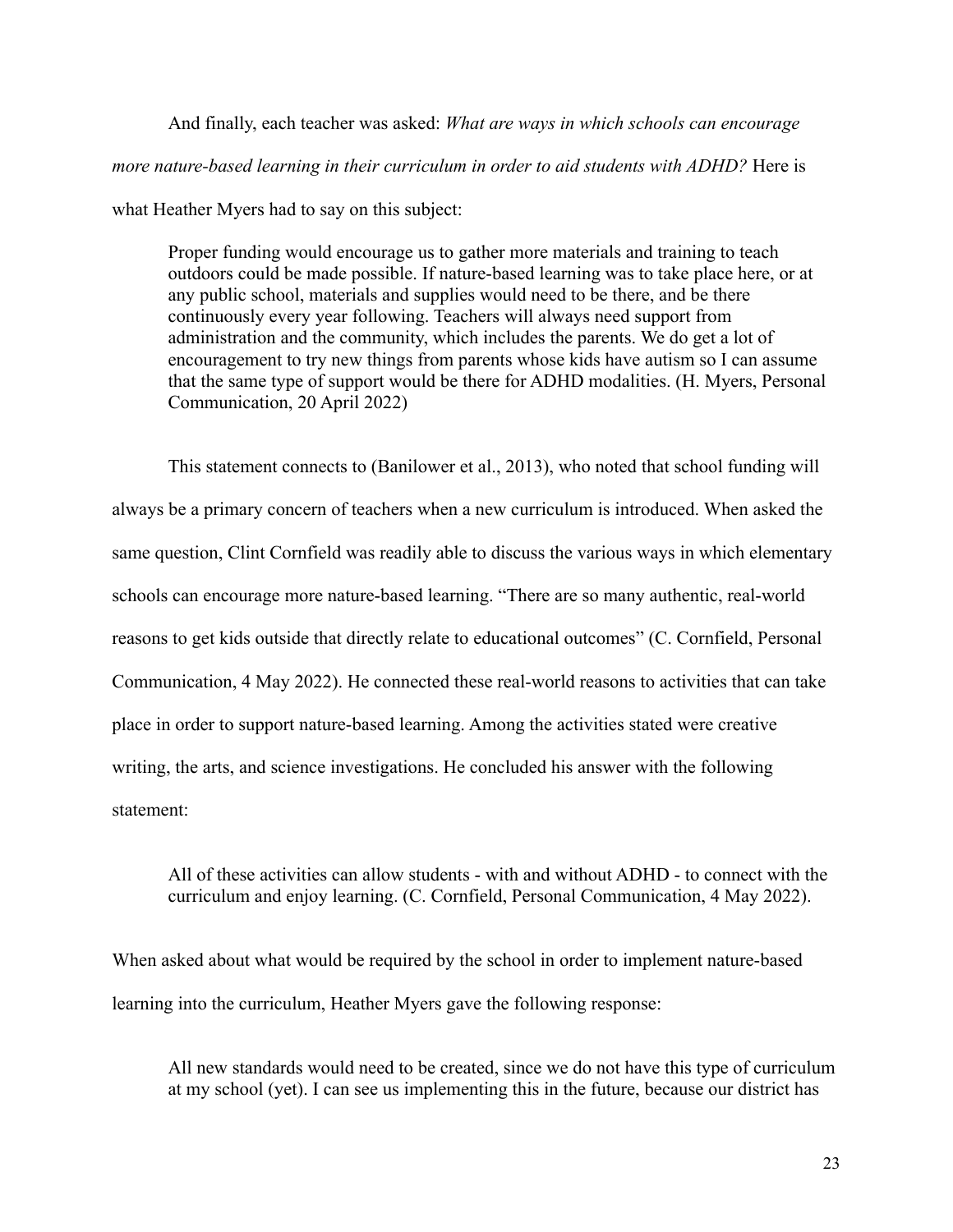access to a lot of outdoor resources for kids. When I first started out we had a lot more freedom in both our curriculum and in our teaching, but we don't have that freedom any more. On top of general freedom, we do not have enough time for this type of program because there are so many requirements being pushed onto us by the state and with our district administrators.When you want to add a new curriculum, there needs to be money for it. Right now we do not have that kind of funding. Teachers pay out of pocket and spend enough of their own money as it is, but if we had the funding to do all of these extras, we would. Proper funding would encourage us to gather more materials and training to teach outdoors could be made possible. If nature-based learning was to take place here, or at any public school, materials and supplies would need to be there, and be there continuously every year following. (H. Myers, Personal Communication, 20 April 2022)

A major symptom of Attention Deficit Hyperactivity Disorder is lack of ability to regulate behavior in attention-driven settings. It is the "most prevalent psychiatric disorder that frequently persists into adulthood, and there is increasing evidence of reward-motivation deficits in this disorder" (Volkow, 2009). When discussing symptoms with parents of ADHD children, two out of the three parents said that the biggest struggle they have with their child's hyperactivity is their behavior. These parents will be referred to as Parent A-C, and their children Child A-C for the remainder of this discussion, as they preferred to remain anonymous.

### *At what age was your child diagnosed with ADHD? What presentation do they have?*

Parent A had a lot to say about her child's journey leading up to his diagnosis. Child A was four when given a diagnosis from a psychiatrist and showed typical, disruptive behaviors early on. "He was part of a cohort at school that was very well-behaved in class, so he stood out drastically. I was encouraged by his teacher to seek professional help because of this." (Personal Communication, 12 April 2022). It was revealed after diagnosis that her child was of the hyperactive presentation, as he had difficulty staying seated during class, often interrupted lessons to wander the room, fidgeted in his desk during activities, and had a hard time regulating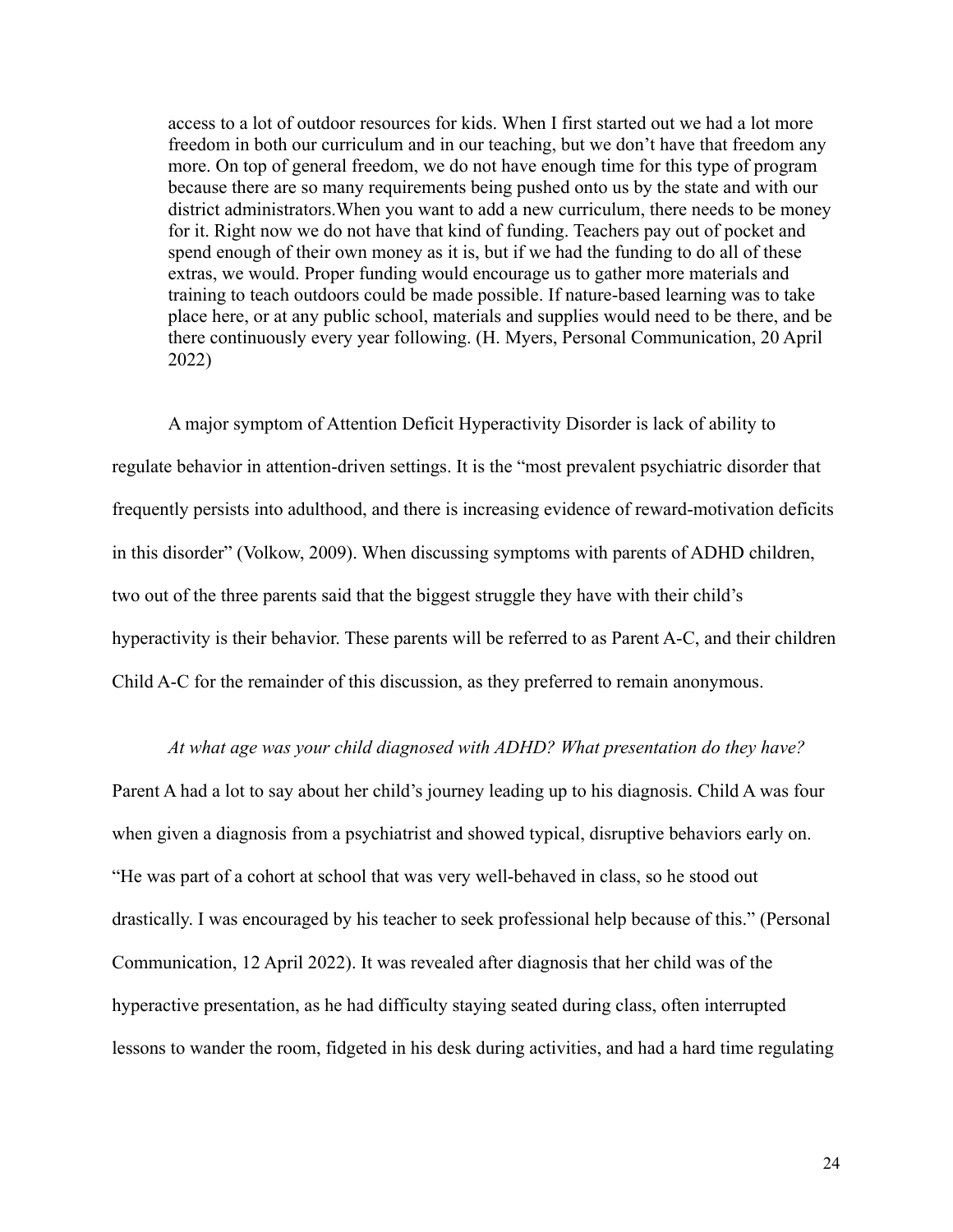negative emotions. She also noted that "unlike a lot of parents who have kids at this age, I could tell he was predominantly hyperactive. It wasn't even a question".

When prompted with the same question, Parent C was able to provide insight into the mind of his now fifteen year old son, who received the same diagnosis and attention deficit presentation at age five.

[Child C] just could not sit still. Ever. He is a very bright kid but his attention span has always skewed toward his interests. He still struggles with that, and gets in trouble with certain teachers but easily excels in his favorite subjects, which are science and phys education. He is constantly moving even still therefore subjects that allow him to explore or be active are best suited. When he was younger it was similar, but worse. Like many kids, he looked forward to recess breaks, field trips, science experiments, and after school sports because it took him outside of the class. (Personal Communication, 14 April 2022)

The idea that attention control is determined by our interests is also explored in Volkow's 2009 clinical study on the reward-system in relation to low dopamine levels in the ADHD brain. This neurological offset often results in poor classroom behavior, which is what Parent C claimed to experience with his child's condition. "He was diagnosed in kindergarten, but wasn't like the other kids who couldn't stay in their seat or follow directions. He was always getting in time-outs or getting into trouble because he couldn't control himself. I was always getting phone calls from his teacher or the office." (Personal Communication, 19 April 2022).

*What methods have you/do you use to assist your child's attention disorder?* This question wielded a wide spectrum of responses, as each parent had to attempt more than one method to aid their child's neurodivergence. This can be a stressful position for a parent, as discussed in the research work of both Dillon (2011) and Hunter (2020). Feelings of self-blame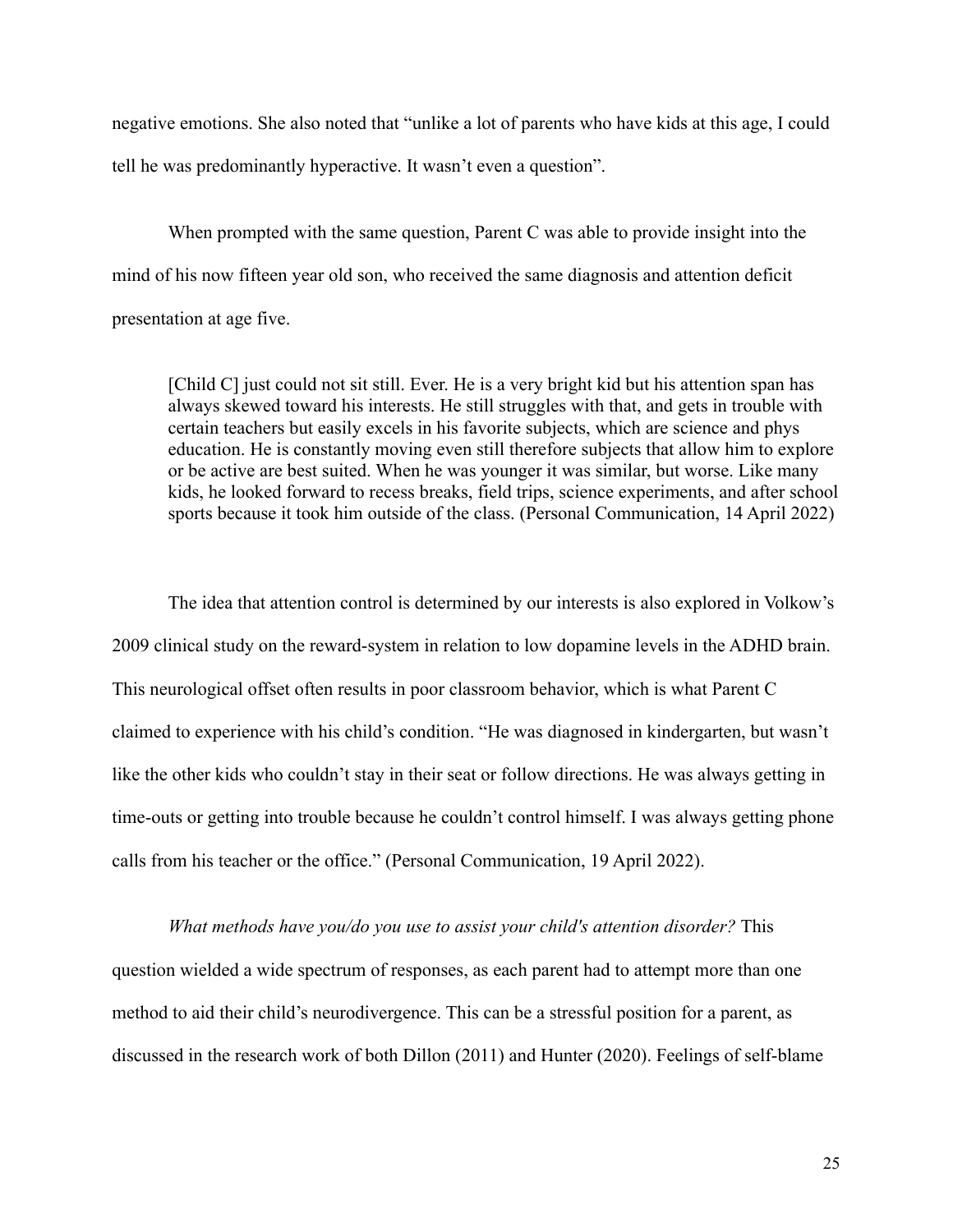were reported among the three parents interviewed. Parent B, in particular, had a lot to say on the matter:

When she was 7 and got her diagnosis, I had two jobs, a four year old, and my husband was working full time. Now my youngest is a bit older and we know more about ADHD but it was hard to watch her struggle for those first few years. She really struggled with school as subjects became harder and demanded more from her (reports would come back with notes about her getting distracted easily in class). Or, if she did turn in an assignment the teacher would say there were major pieces she was missing. We put a lot of blame on ourselves for not being able to give her extra homework help or try to come up with solutions for her forgetting important assignments. I was really embarrassed and thought I was a bad parent for not knowing how to fill those academic gaps. (Personal Communication, 14 April 2022)

Parent B also communicated that she and her husband did not know much about ADHD, that it was "overwhelming to understand and gather resources for her" at the head of her diagnosis. Her child has the inattentive presentation of ADHD, which is more subtle than the other presentations and widely underrepresented in females (Rucklidge 2008). According to the Centers for Disease Control and Prevention, typical inattentive ADHD behaviors include, but are not limited to, difficulty staying organized, getting distracted easily, leaving tasks incomplete, frequently losing personal belongings or valuables, and avoiding tasks that require sustained amounts of concentration. Parent B notes that getting her daughter outdoors has been one of the best interventions to these behaviors.

[Child B] We go on hikes almost every weekend and she really enjoys them. If we miss a weekend or two, she will remind us and urge us to go the following one. We also go on walks and she enjoys that as well. Maybe even more so, she loves riding her bike with friends, on the bike trail or in our neighborhood. My husband had the idea to ride our bikes with her to school in the morning to see if it would help her. Her teachers reported that she was much more alert and responsive in the morning after we started doing this with her. I think moving her body and doing an activity that does not take a lot of attentional effort gives her room to focus in school (and relax a bit), at least for those first few hours or so. (Personal Communication, 14 April 2022)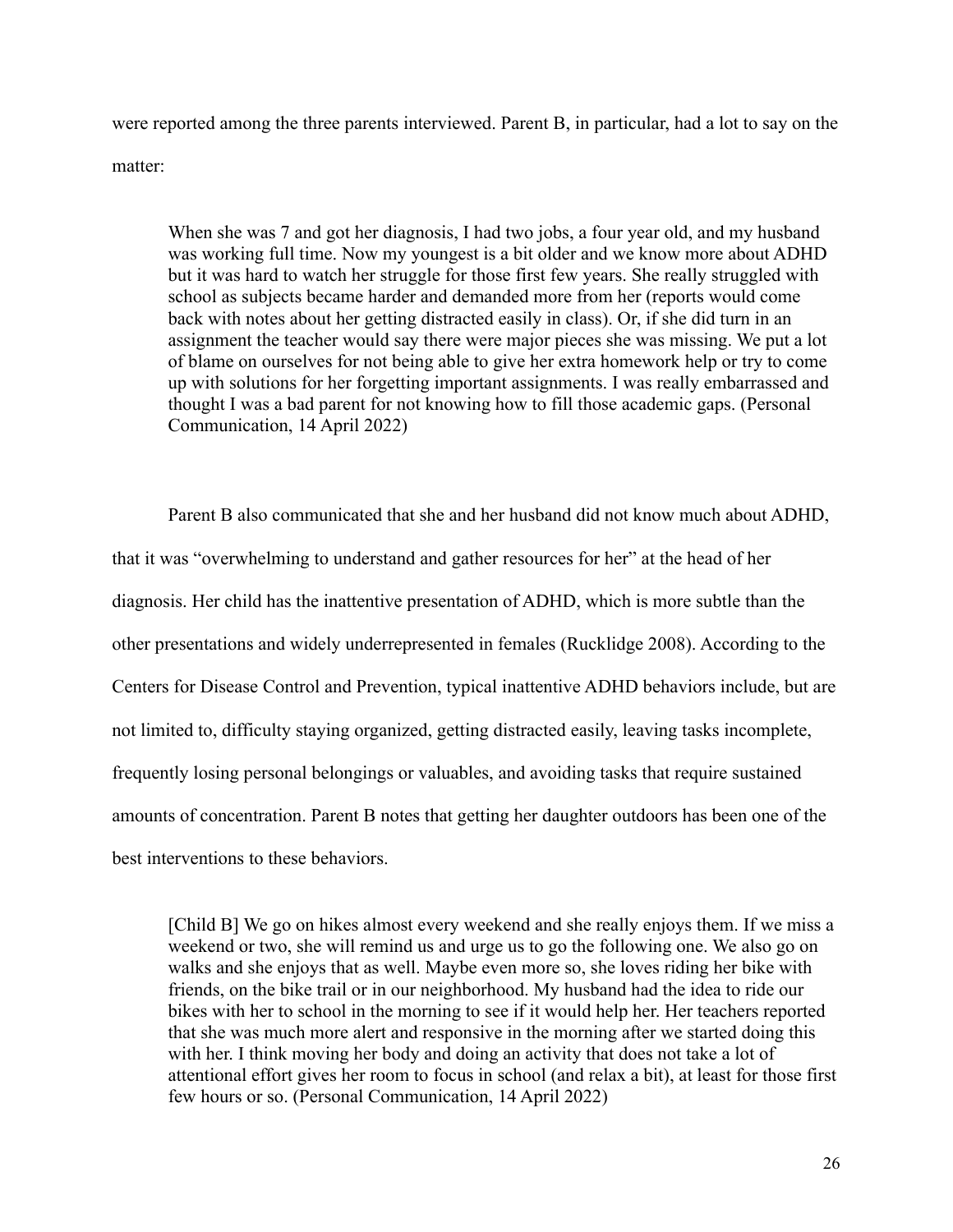When given the same question, Parent A stated that homework help done in their backyard has been the best method in assisting his child's attention issues. "If the weather permits it, my wife and I do homework outside with him. Initially, we thought this would distract him more since it's a less controlled environment but he actually looks forward to it and will suggest it if we don't first." (Personal Communication, 12 April 2022) Parent C also cited the benefits of his child taking their homework outside and made it a point to say that his son, now a teenager, "still sits outside with his computer to do his homework". (Personal Communication, 19 April 2022) This parent reported

*Have you noticed a difference in your child's behavior once they are in an outdoor setting? If so, please explain what you have observed.* Each parent recognized nature as a beneficiary to their child's behavioral issues, namely the two parents with hyperactive children. Parent A said that his is a "different child" when he is out in nature.

[Child A] is highly explorative of his surroundings and goes into an entirely different mindset when he is outdoors. I think environmental sciences will be a strong suit of his, because he is very insightful in regard to ecosystem functions and species relations at such a young age. When he is stimulated by nature he is almost serene in comparison to the restlessness he gets from being inside for too long. (Personal Communication, 12 April 2022)

*Do you think your child would benefit from a curriculum that is nature-based? Why or*

*why not?* It was noted that all parents saw a need for alternative curriculum. Parent B noted that her child "shows noticeable differences in mood and attention after she has spent time outdoors" (Personal Communication, 14 April 2022) and even claims to have encouraged teachers to do the same. While each parent expressed an interest in this type of learning integration, they all expressed an understanding for school expectations. Parent A seemed to be most interested in this type of curriculum, as he recalled his child's interest in the environment and life sciences.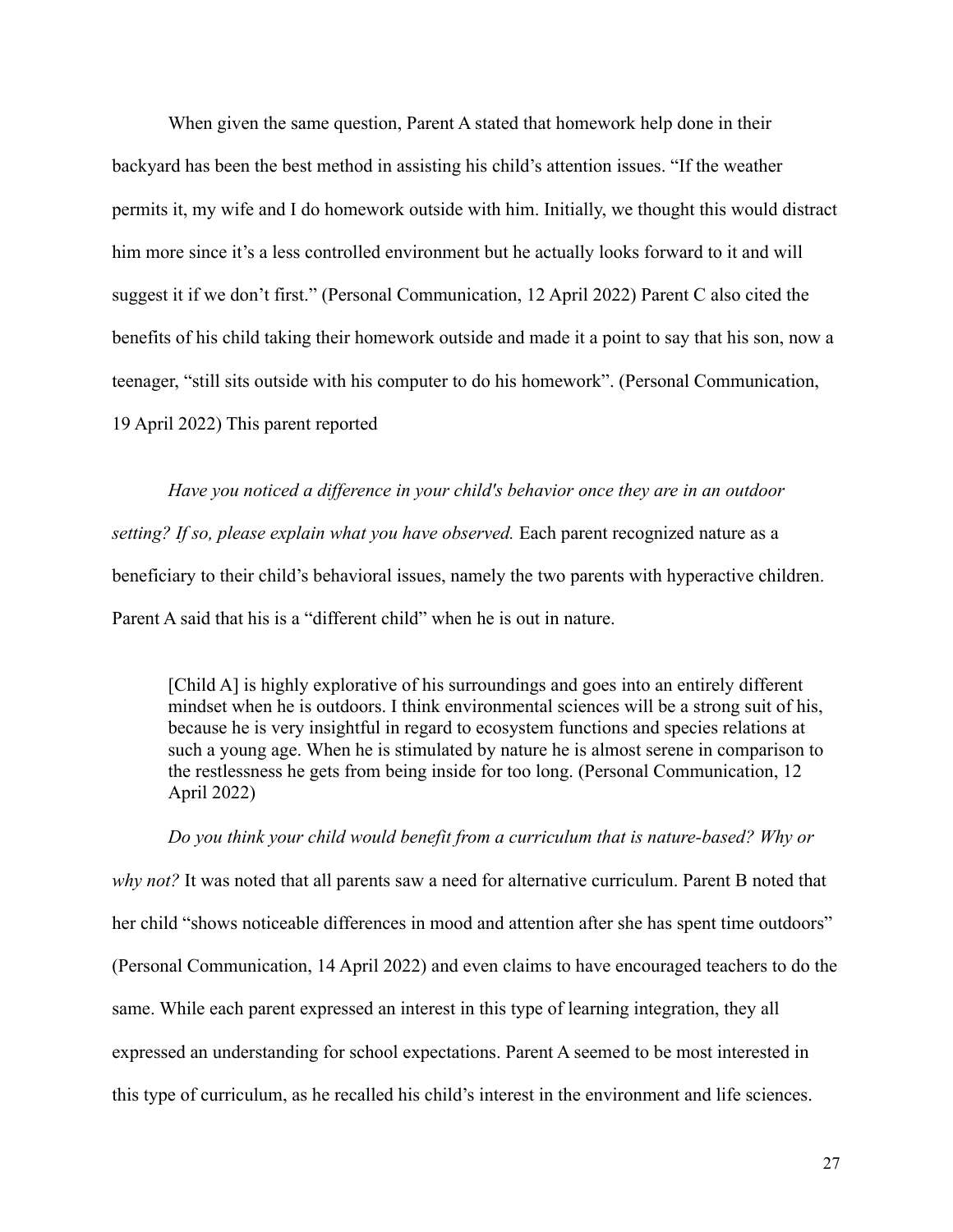Through the information collected in the Results, Findings and Discussion section, as well as the reviewed literature, I was able to answer my secondary research questions. Results from the interviews above suggest that everyday outdoor settings make a large difference in overall symptom severity in children with ADHD. Teachers noted improvements in their students' engagement with learning, concentration and overall behavior after being immersed in natural environments. In addition to this, the teachers interviewed recognized many positive impacts on health and wellbeing. It is safe to say that these benefits would also improve the daily job satisfaction of any teacher. Among the educators interviewed, each of them said that curriculum demands were barriers to the implementation of nature-based learning in elementary schools. One teacher noted that this would be especially difficult to be approved for early childhood education but would be a stronger possibility for older elementary grades but that daily interaction with the outdoors would be beneficial for her kindergarteners' emotional health.

Embedding outdoor learning within the curriculum requires education administrators to place higher value on this type of learning approach rather than where it is placed now, on academic performance based on state standards. And if this were to happen, funding must also be provided. The teachers interviewed were both interested in embedding nature-based learning into the curriculum, but shared concerns about limited funding, proper training and support from administration, parents and the community. Speaking with parents of children with ADHD allowed me to see that there would be parental support on this integration, as all three reported significant improvements in their child's behaviors, attention, and overall mood after time spent outdoors. I feel confident in saying that nature-based education would be helpful for students, parents, and teachers alike. The education system also benefits greatly from teachers who take initiative in school change.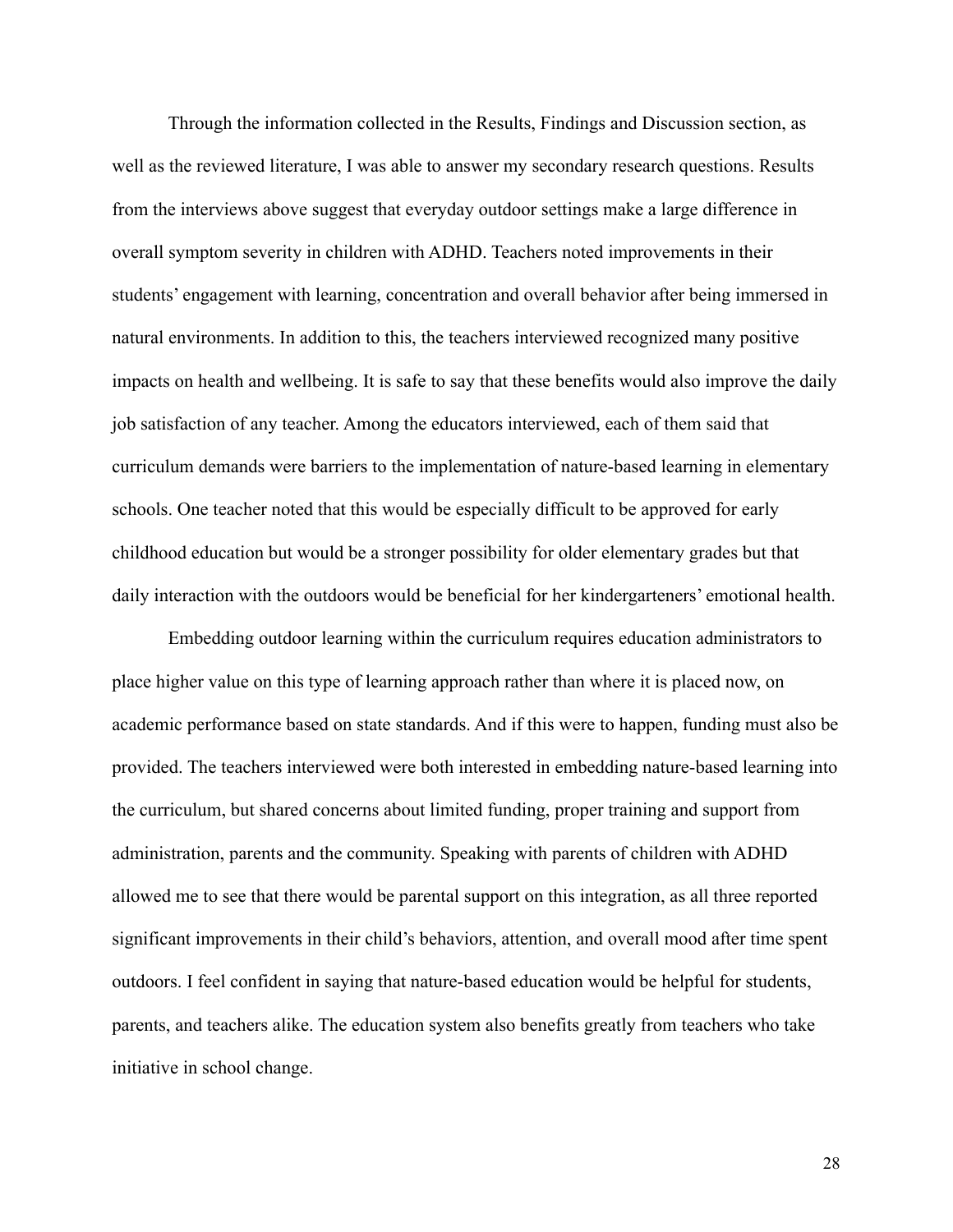#### **Challenges and Limitations**

There are a number of limitations to review when considering the findings from the literature collected and statements from the educators who were interviewed. With increasing pressure to meet standardized testing goals and demonstrate measurable academic growth, educators are facing extreme pressure to accomplish more within their classrooms but are given limited time, resources, and support to do so. As reflected in the Literature Review section of this Capstone, teachers reported improved classroom behavior after immersing their students in nature. This proves that by integrating nature into the curriculum, all students, including those with ADHD, are in a relaxed place and are able to focus better on traditional subject materials such as mathematics, science, social science, writing, history, and english, which would fulfill curricular aims.

I also found that it was difficult to get surveys back in a timely manner, and that organizing interviews with five individuals was a bit difficult to do in one semester. This put a limit on the amount of time I had to encourage my interviewees to elaborate on their thoughts. Having this time constraint challenged me to find creative solutions and make critical decisions about moving interviews to an online setting. My communication skills improved drastically through this process and it also gave me the opportunity to make good use of online resources.

Finally, there is not much quantitative research done on the overall success of nature-based education for elementary school children with Attention Deficit Hyperactivity Disorder, therefore the benefits are pulled purely from qualitative and observational data. Although there is debate on whether or not these programs would benefit older elementary school children with ADHD, I'd say that an early intervention is needed for these individuals in the same way it is required for teachers to test early on for autism. Perhaps special testing does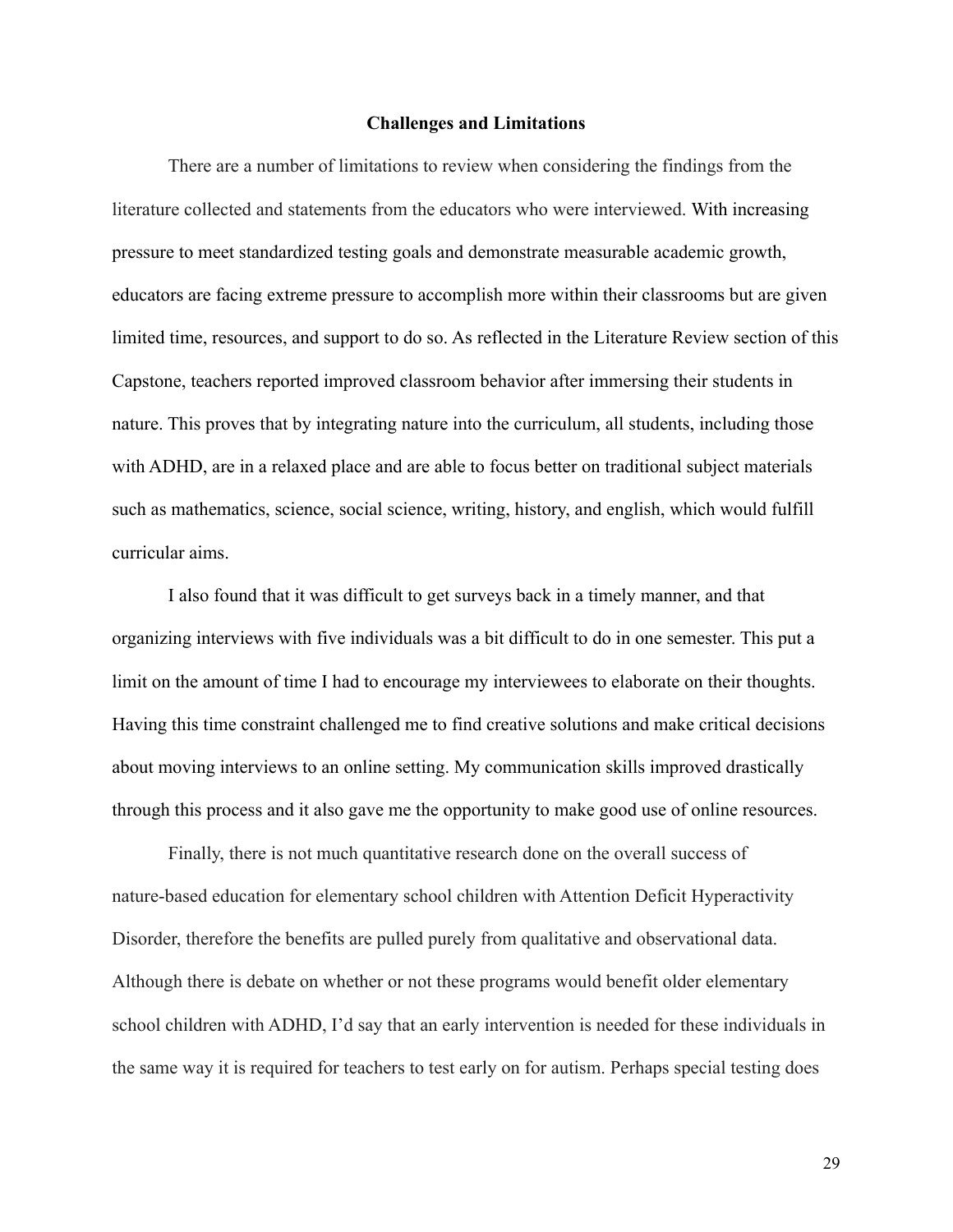not need to take place as early on as kindergarten, but it is safe to assume that early education teachers, parents and students would benefit greatly from learning done outdoors.

#### **Recommendations**

This section of my Capstone gives me the space to suggest ways in which nature-based learning can become more present within the state curriculum and helps answer my secondary research question, *What are ways in which schools can encourage more outdoor learning in its curriculum to support elementary school children with attention deficit disorders?* After reviewing the literature, speaking with early childhood education professionals, and interviewing parents who have first-hand experience with Attention Deficit Hyperactivity Disorders, I was able to deepen my understanding on the obstacles that come with implementing new curriculum in elementary schools.

In order to overcome these barriers and integrate nature-based learning within the school setting, schools need financial support at the district level. Despite research that highlights the many cognitive, physical, social, and academic benefits of outdoor learning, this type of curriculum requires training and appropriate resources designed to support teachers. As a result, elementary schools would need to become more aware of the lasting effects of ADHD on one's learning experience. This would also call for a complete curriculum reform, which I do not believe public schools are ready for just yet.

My second recommendation is for teachers and parents alike. I would suggest that they take sedentary activities that require limited materials and move it to an outdoor setting. The two teachers interviewed noted that they do this every week with their students; Ms. Myers takes her students outside for silent reading time and Mr. Cornfield takes his class on weekly visits to the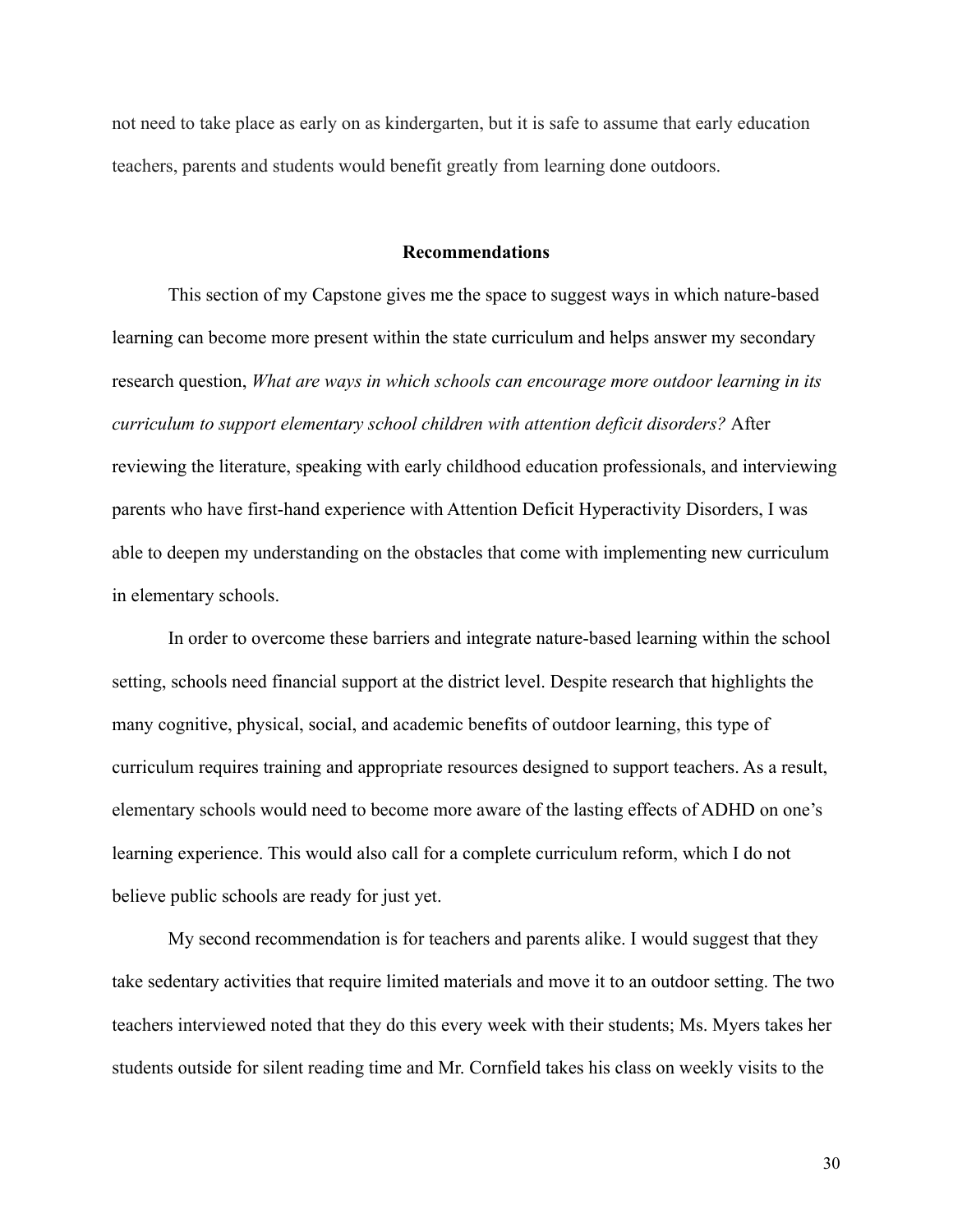school garden. Parents can do the same for their children in their own households. Out of the three parents who were interviewed, two of them mentioned that they take homework help outside and listed many positive changes in their child's attention and behavior control.

My next recommendation is that teachers can partner with local environmental organizations. Both teachers expressed a need for support from the community in order to provide these types of programs. There are many community organizers dedicated to environmental learning that would gladly partner with elementary schools. These organizations could guide field trips and provide an entire year's worth of environmental curriculum. While a teacher may not feel comfortable adding nature-based education to their traditional curriculum, trained community educators can supplement what is missing. In connection to this, my last recommendation is that teachers can find ways to include exposure to nature in the traditional subjects they are required to teach. For example, nature-based education could be added to geography lessons, life science activities, or other similar subjects that demand more space in the curriculum, making learning more experiential and hands-on for the student.

It is for these reasons, among many others, that most early childhood professionals believe schools have the greatest potential and obligation to provide students with access to natural learning environments. A wider support from administration, parents, and the community would encourage a teachers' intrinsic motivation to supplement their students with nature-based learning. This form of instruction is not restricted to the indoor classroom setting; taking learning outside and into the natural world provides the opportunity for an integrated, cross-curricular approach to achieving academic success.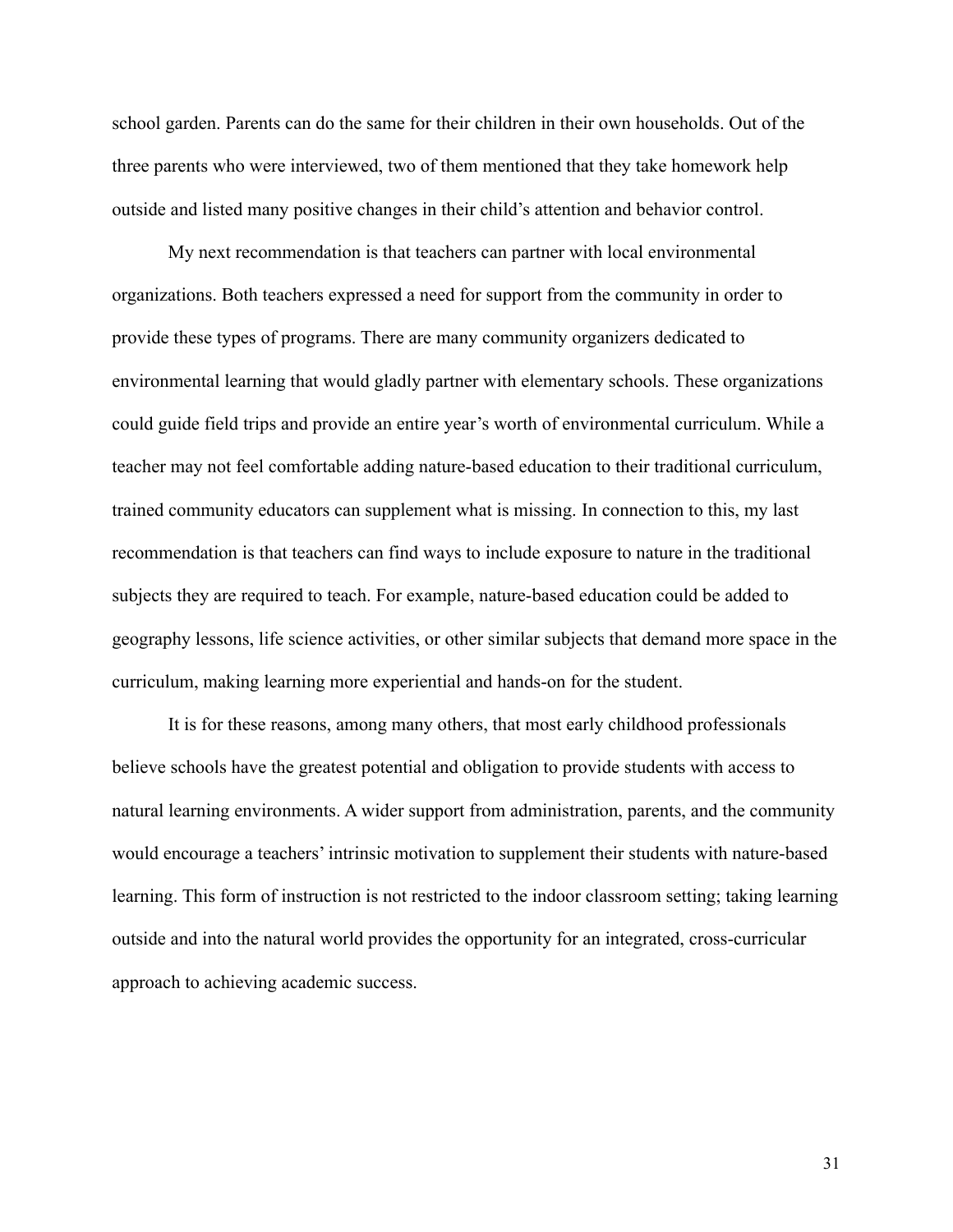## **Conclusion**

In all areas of this Capstone I have developed into a more well-rounded student and developing educator. Having the support to reach out to various experts in the field has allowed me to think critically about solutions for students who struggle with traditional learning modalities. This paper allowed me to gain a greater appreciation for nature-based programs, and a better understanding of its wider benefits to elementary students with Attention Deficit Hyperactivity Disorder. As with the intervention of many school curriculums, the implementation of nature-based learning does not come without its challenges and a number of barriers that prevent schools from embedding regular outdoor learning for students. Learning more about these obstacles has helped me understand the concerns parents and teachers share about the introduction of new curriculum. If adults do not feel comfortable in nature, we cannot expect them to guide children's outdoor learning experiences. They need to feel supported so that they can support their students; more training and engagement for schools as well as proper resources from administration is also required if nature-based learning is to become a more mainstream method in addressing curricular aims.

Substantial evidence, as discussed in the Literature Review section of this Capstone, strongly indicate that harmonizing nature-based learning approaches with traditional learning methods offer students opportunities to develop their knowledge and skills in ways that add value to their everyday experiences inside the classroom. Academic environments provide excellent opportunities to present a curriculum that engages students in reaching their full potential while also defining their future health outcomes, therefore eliminating health and educational inequities. Nature-based learning is beneficial to a student with ADHD, as it taps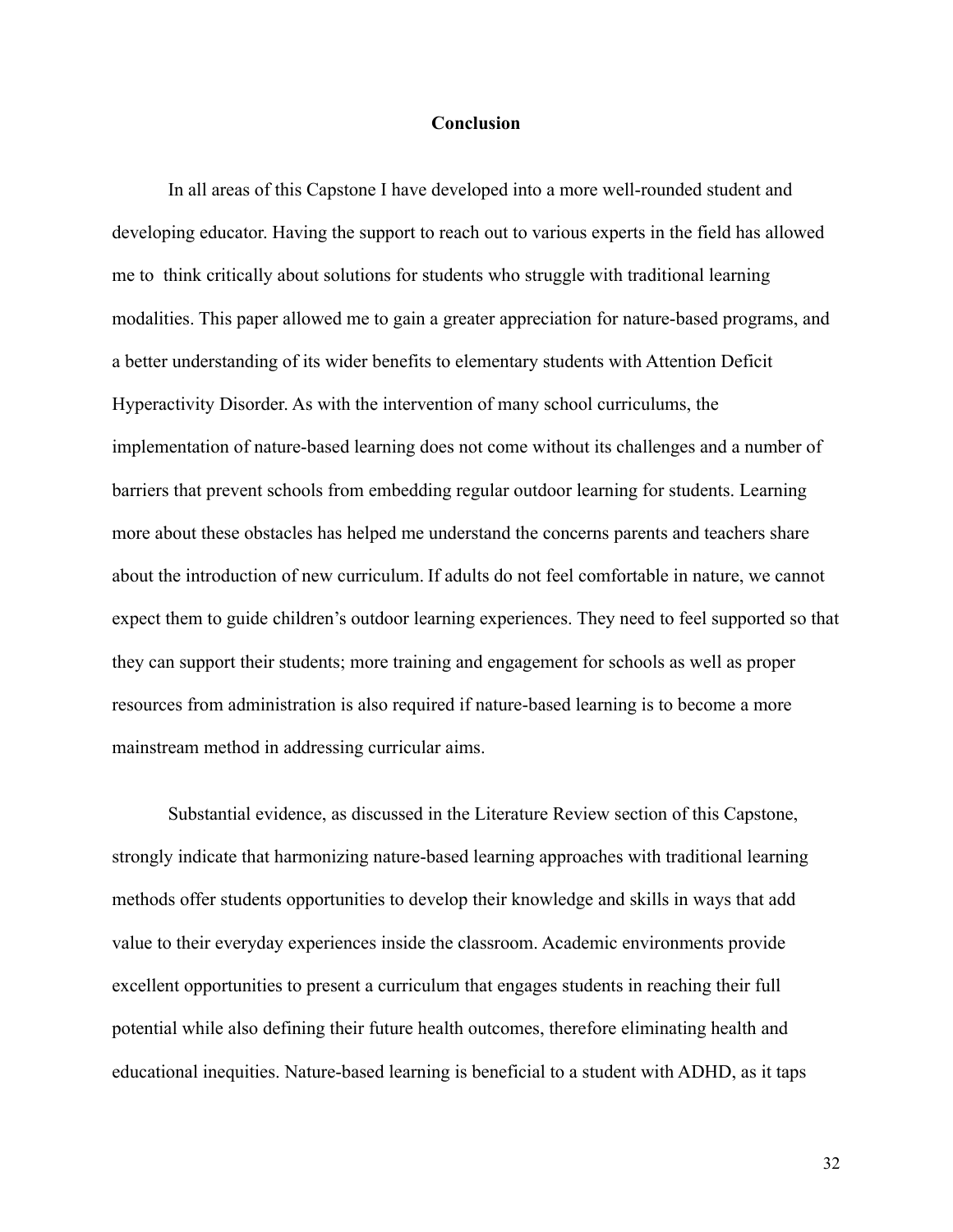into the underfed brain circuits that are constantly seeking unregimented learning modalities. It also acknowledges their learning style and provides them with an opportunity to refocus. Traditional learning styles coincide with traditional curriculum. But if Attention Deficit Hyperactivity Disorder is diagnosed as commonly as it is, then we are doing a disservice to those underrepresented students.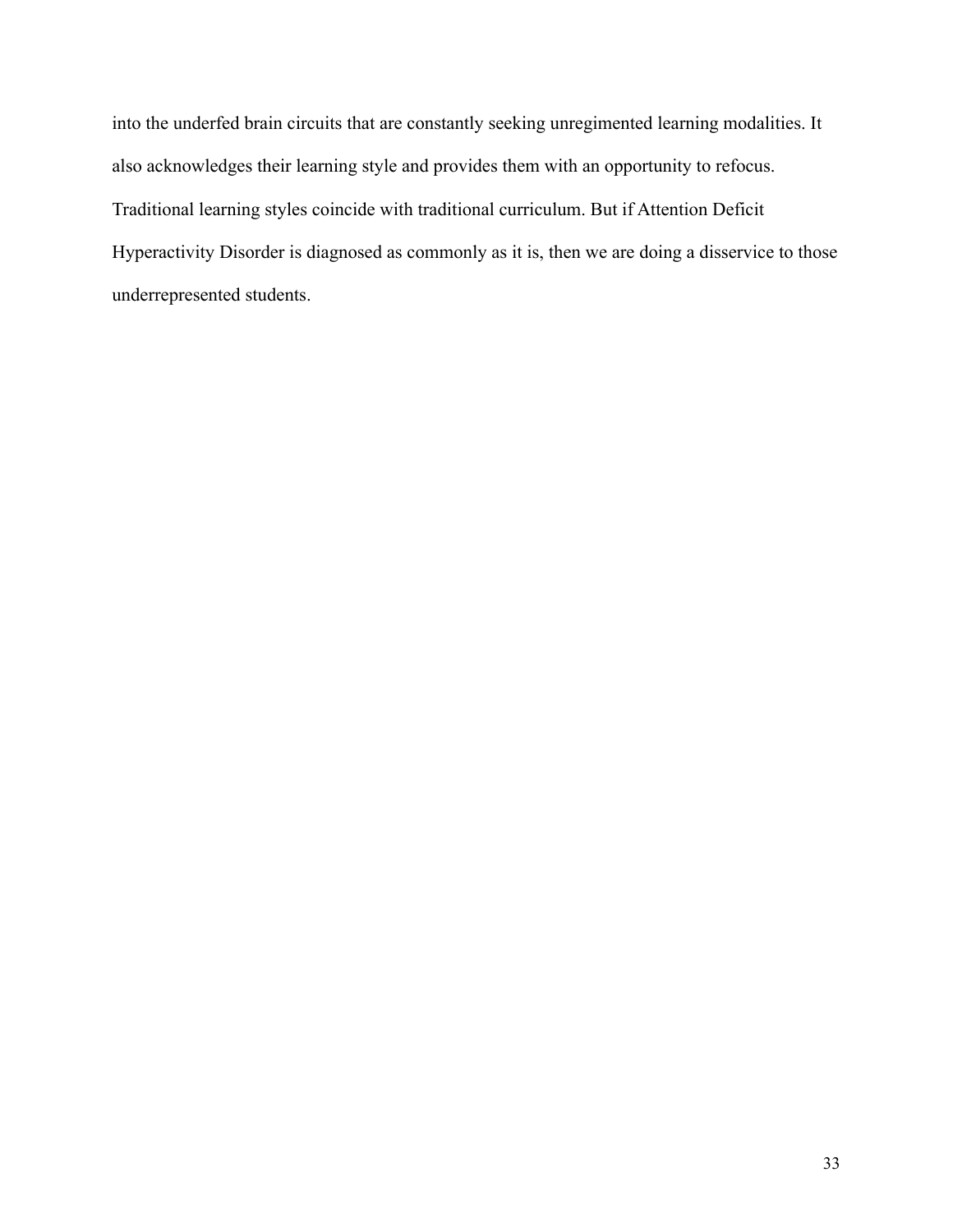## **References**

- Ackerman, C. E. (2020). What is Kaplan's Attention Restoration Theory (ART)? *PositivePsychology.com*. Retrieved from <https://positivepsychology.com/attention-restoration-theory/>
- Basile, C. G., White, C., & Robinson, S. (2000). *Awareness to Citizenship: Environmental Literacy for the Elementary Child*. University Press of America.
- Basu, A., Duvall, J., & Kaplan, R. (2019). Attention Restoration Theory: Exploring the Role of Soft Fascination and Mental Bandwidth. Environment and Behavior, 51(9–10), 1055–1081. https://doi.org/10.1177/0013916518774400
- Barton, J., & Rogerson, M. (2017). The importance of greenspace for mental health. *BJPsych international*, *14*(4), 79–81. https://doi.org/10.1192/s2056474000002051
- Berman, M. G., Jonides, J. J., & Kaplan, S. (2008). The cognitive benefits of interacting with nature. Psychological Science, 19(12), 1207–1212. https://doi.org/10.1111%2Fj.1467-9280.2008.02225.
- Bowler, D. E., Buyung-Ali, L. M., Knight, T. M., & Pullin, A. S. (2010). A systematic review of evidence for the added benefits to health of exposure to natural environments. *BMC public health*, *10*(1), 1-10.
- California State Board of Education. (n.d.). Standards & Frameworks. Retrieved from: http://www.cde.ca.gov/be/st/
- Canon, M. (1999). *Serotonin may hold key to hyperactivity disorder*. HHMI. Retrieved April 12, 2022, from https://www.hhmi.org/news/serotonin-may-hold-key-hyperactivity-disorder
- Canu, W., & Gordon, M. (2005). Mother nature as treatment for ADHD: overstating the benefits of green. *American journal of public health*, *95*(3), 371–372. https://doi.org/10.2105/AJPH.2004.055962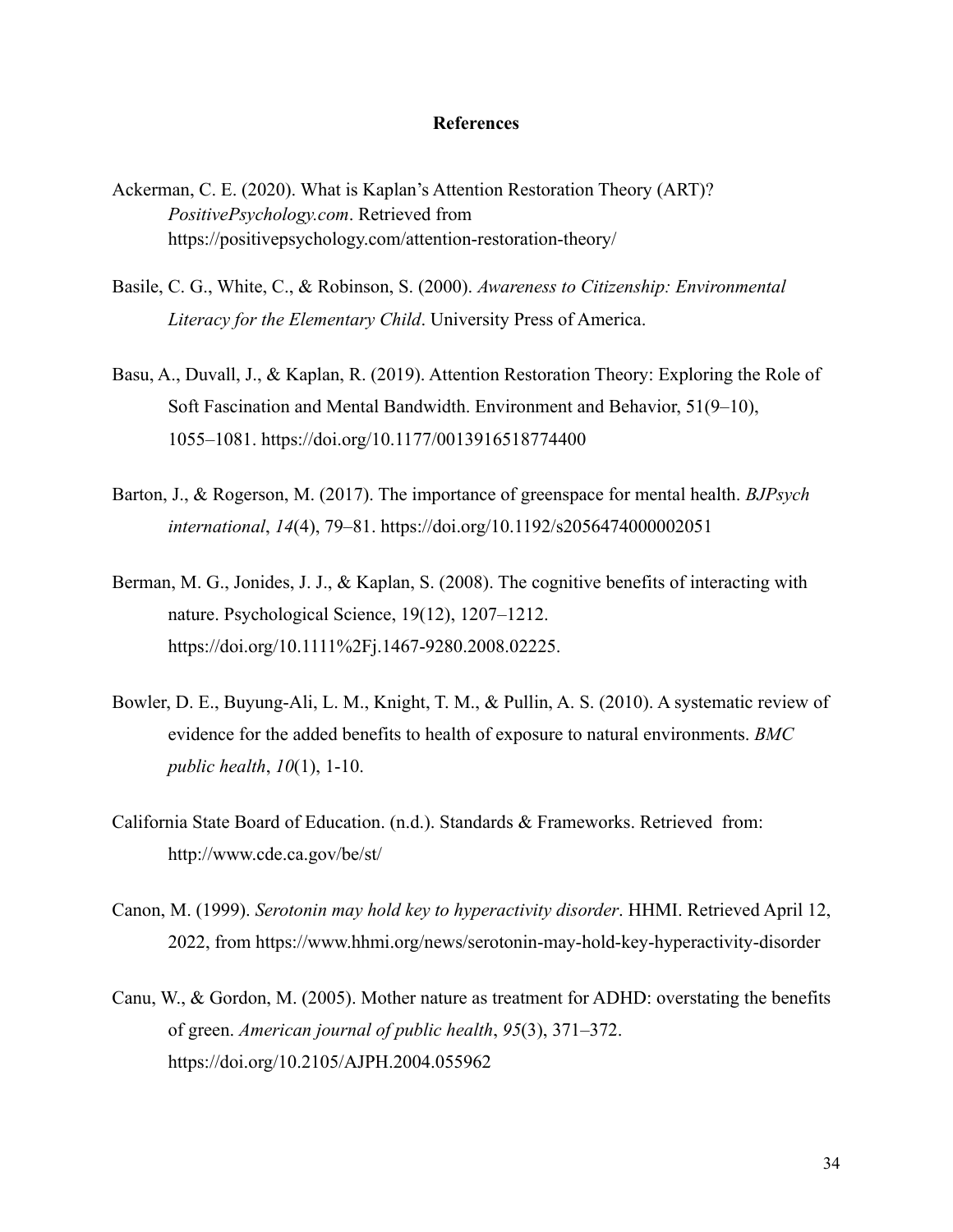- Centers for Disease Control and Prevention, (2020). What is ADHD? Retrieved October 23rd, 2020, from https://www.cdc.gov/ncbddd/adhd/facts.html
- Dillon, A. W. O. (2011). *Attention deficit hyperactivity disorder (ADHD): A diagnosis for children or a cure for parents? A critical analysis of the nature and prevalence of ADHD, and parents' perceptions* (Doctoral dissertation, University of Western Sydney).
- Ernst, J. (2007). Factors associated with K-12 teachers' use of environment-based education. The Journal of Environmental Education, 38(3), 15–32. https://doi.org/10.3200/joee.38.3.15-32
- Ernst, J. (2014). Early childhood educators' use of natural outdoor settings as learning environments: An exploratory study of beliefs, practices, and barriers. Environmental Education Research, 20(6), 735–752. https://doi.org/10.1080/13504622.2013.833596
- Guardino, C., Hall, K. W., Largo-Wight, E., & Hubbuch, C. (2019). Teacher and student perceptions of an outdoor classroom. Journal of Outdoor and Environmental Education, 22, 113-126. https://doi.org/10.1007/s42322-019-00033-7
- House, A. (2008). Learning outside the classroom: How far should you go? Ofsted Report No. 070219. London, Crown Publications. Retrieved October 16th, 2020, from http://www.lotc.org.uk/wp-content/uploads/2010/12/Ofsted-Report-Oct-2008.pdf
- Hunter, J., Syversen, K. B., Graves, C., & Bodensteiner, A. (2020). Balancing Outdoor Learning and Play: Adult Perspectives of Teacher Roles and Practice in an Outdoor Classroom. *International Journal of Early Childhood Environmental Education*, *7*(2), 34-50.
- Kaplan R., Kaplan S. (1989) The Restorative Benefits of Nature: Toward an Integrative Framework. *Journal of Environmental Psychology.* 15:169–182.
- Kuo, F. E., & Faber Taylor, A. (2004). A potential natural treatment for attention-deficit/hyperactivity disorder: Evidence from a national study. American Journal of Public Health, 94(9), 1580–1586. https://doi.org/10.2105/ajph.94.9.1580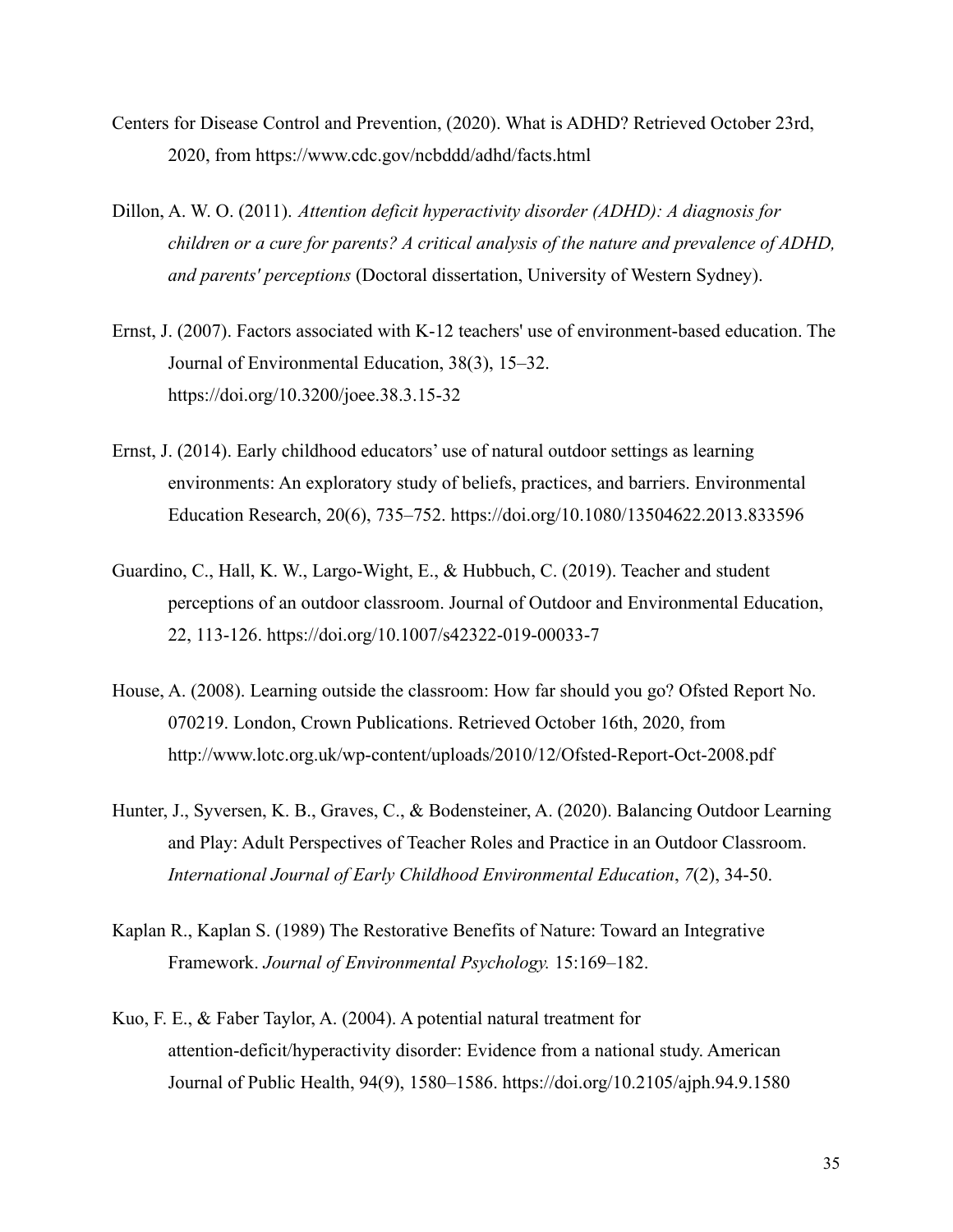- Luce, M. R., S. Goldman, and T. Vea. (2017). Designing for Family Science Explorations Anytime, Anywhere. Science Education. 101: 251-277
- Maller, C. (2005), Hands-on contact with nature in primary schools as a catalyst for developing a sense of community and cultivating mental health and wellbeing.
- McCormick, R. (2017). Does access to green space impact the mental well-being of children: A systematic review. *Journal of Pediatric Nursing*, *37*, 3-7.
- McKeown-Ice, R. (2000). Environmental education in the United States: A survey of preservice teacher education programs. The Journal of Environmental Education, 32, 4–11. https://doi.org/10.1080/00958960009598666
- McFadden, J., Jung, K., Robinson, B., & Tretter, T. R. (2021). Teacher-developed multi-dimensional science assessments supporting elementary teacher learning about the next generation science standards. *Journal of Science Teacher Education*, *33*(1), 55–82. https://doi.org/10.1080/1046560x.2021.1905331
- Mygind, E. (2009). A comparison of children's statements about social relations and teaching in the classroom and in the outdoor environment. Journal of Adventure Education and Outdoor Learning, 9(2), 151–169. https://doi.org/10.1080/14729670902860809
- Nature Preschools and Forest Kindergartens. (n.d.). Retrieved April 9, 2022, from https://cdn.naaee.org/system/files/harmony/files/nature\_preschools\_national\_survey\_201 7.pdf
- Ohly, H., White, M. P., Wheeler, B. W., Bethel, A., Ukoumunne, O. C., Nikolaou, V., & Garside, R. (2016). Attention Restoration Theory: A systematic review of the attention restoration potential of exposure to natural environments. *Journal of Toxicology and Environmental Health, Part B*, *19*(7), 305-343.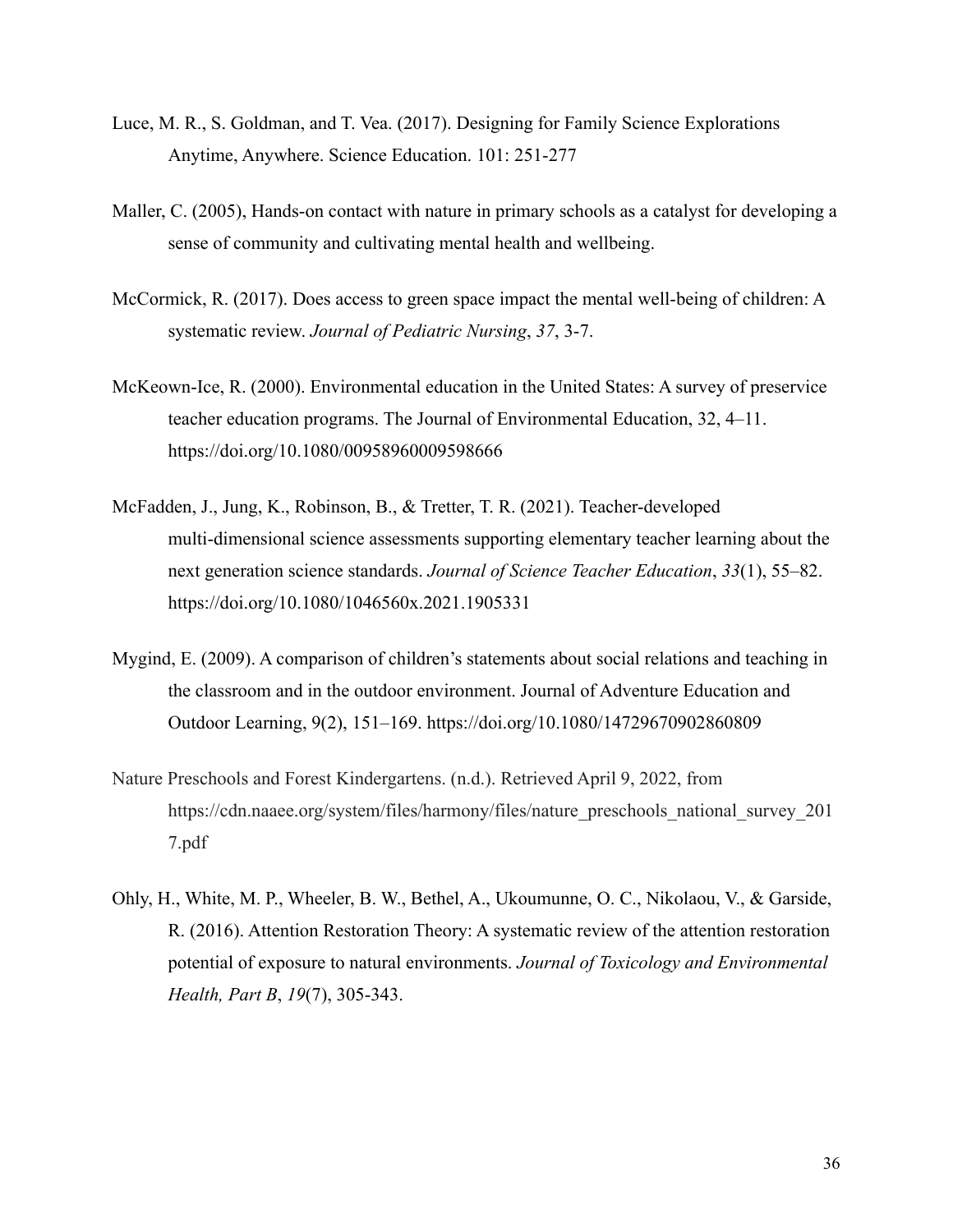- Oades R. D. (2008). Dopamine-serotonin interactions in attention-deficit hyperactivity disorder (ADHD). Progress in brain research, 172, 543–565. https://doi.org/10.1016/S0079-6123(08)00926-6
- Powers, A. L. (2004). Teacher preparation for environmental education: Faculty perspectives on the infusion of environmental education into preservice methods courses. The Journal of Environmental Education, 35(3), 3–11. https://psycnet.apa.org/doi/10.3200/JOEE.35.4.17-32
- Reese, R. F. (2018). A qualitative exploration of the barriers and bridges to accessing community-based K-12 outdoor environmental education programming. Journal of Outdoor and Environmental Education, 22 (1), 21–37. https://doi.org/10.1007/s42322-018-0019-4
- Rickinson, M., Dillon, J., Teamey, K., Morris, M., Choi, M., Sanders, D., & Benefield, P. (2009). A review of Research on Outdoor Learning March 2004.
- Rucklidge, J. J. (2008). Gender differences in ADHD: Implications for Psychosocial Treatments. *Expert Review of Neurotherapeutics*, *8*(4), 643-655.
- Simmons, D. (1998). Using natural settings for environmental education: Perceived benefits and barriers. The Journal of Environmental Education, 29(3), 23-31. https://doi.org/10.1080/00958969809599115
- Stark, R., Bauer, E., Merz, C. J., Zimmermann, M., Reuter, M., Plichta, M. M., ... & Herrmann, M. J. (2011). ADHD related behaviors are associated with brain activation in the reward system. *Neuropsychologia*, *49*(3), 426-434.
- Stern, M. J., Powell, R. B., & Ardoin, N. M. (2008). What difference does it make? Assessing outcomes from participation in a residential environmental education program. The Journal of Environmental Education, 39(4), 31–43. https://doi.org/10.3200/joee.39.4.31-43